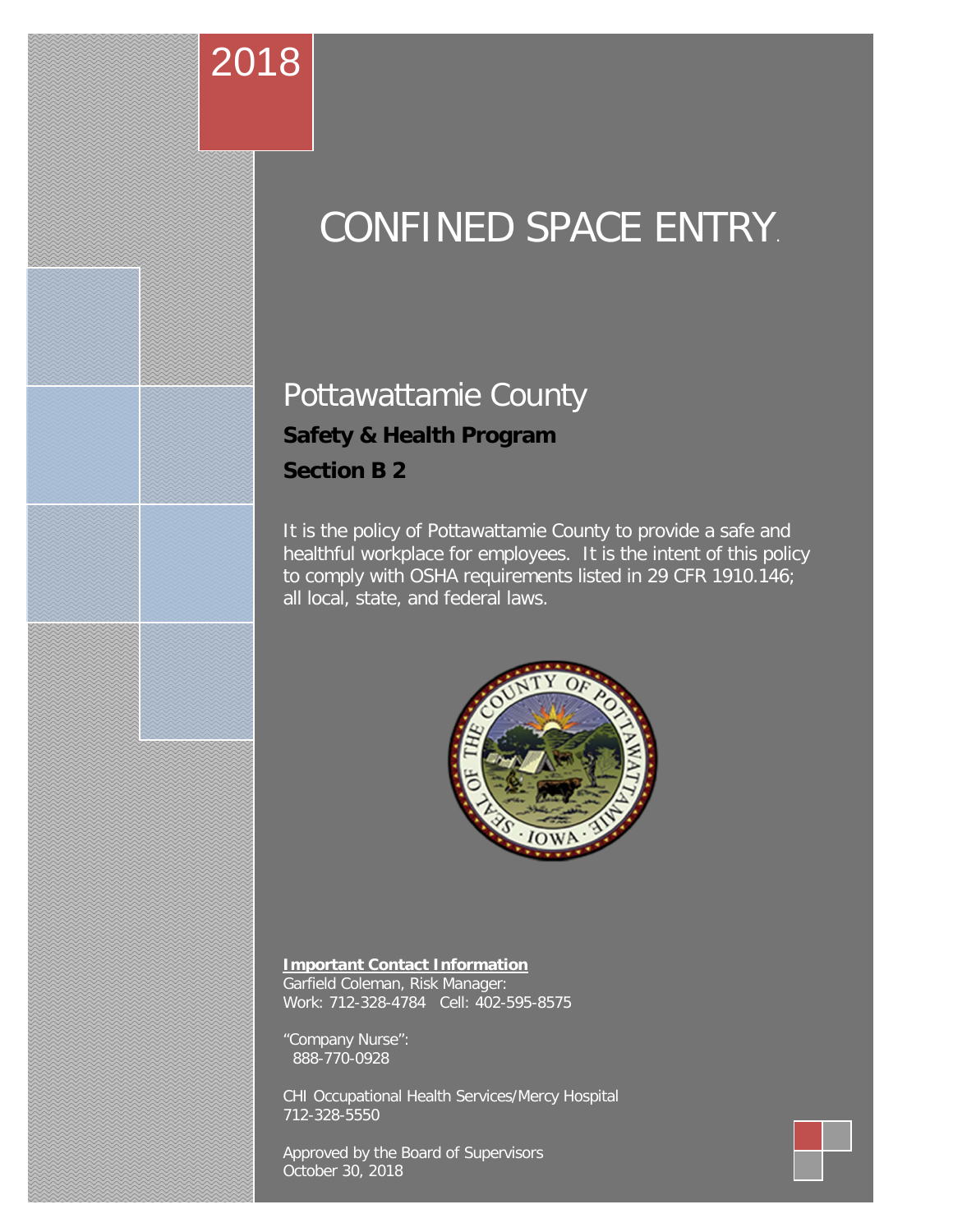# **CONFINED SPACE ENTRY**

# **TABLE OF CONTENTS**

| $\mathbf{I}$ . |                                                                      |
|----------------|----------------------------------------------------------------------|
| П.             |                                                                      |
| III.           |                                                                      |
| IV.            |                                                                      |
| V.             | Е.<br>F.<br>H. Permit-Required Confined Space Covers & Barricades 10 |
| VI.            |                                                                      |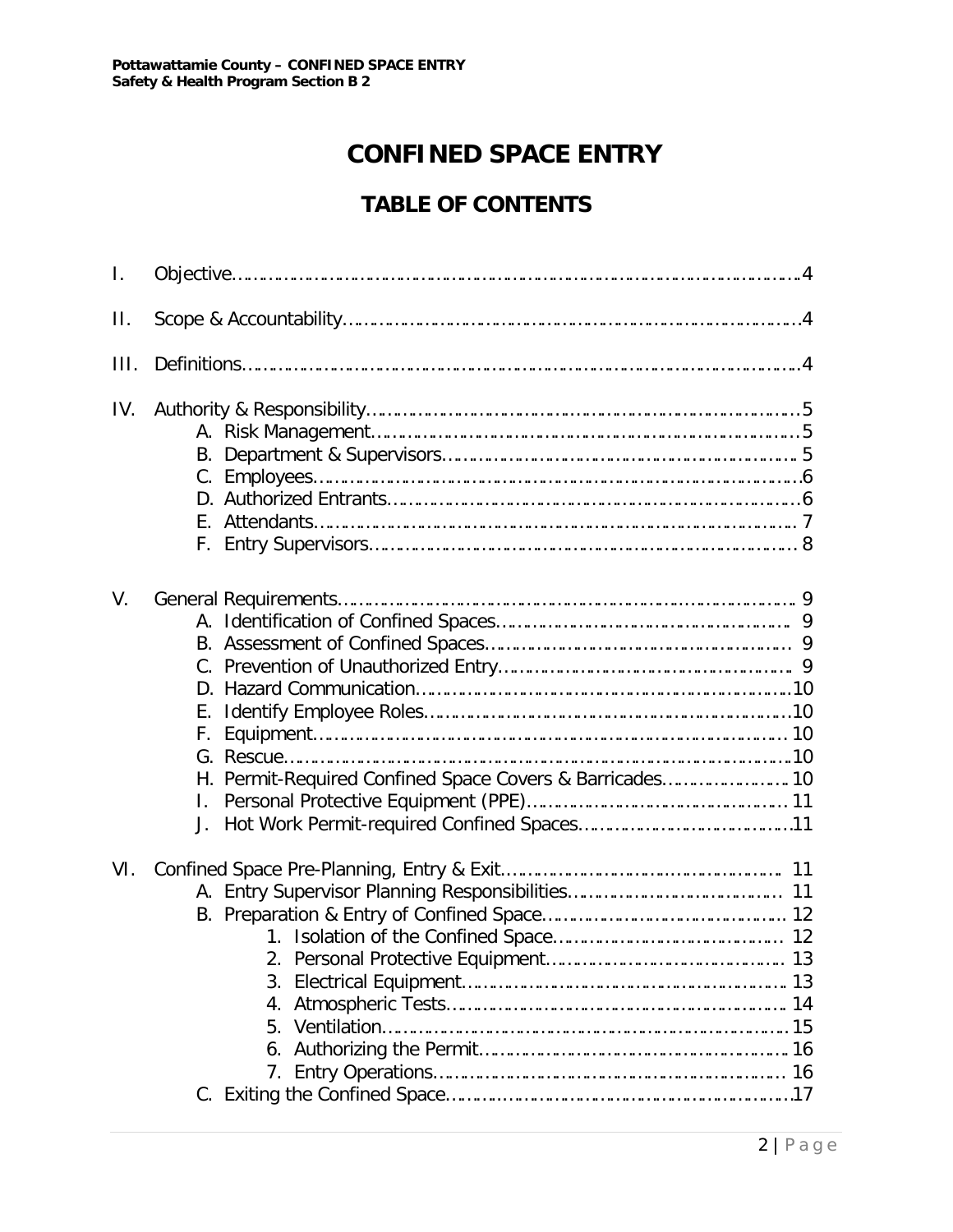# **MODEL FORMS**

- Appendix A: Confined Space Entry Control Worksheet
- Appendix B: Confined Space Permit
- Appendix C: Atmospheric Checks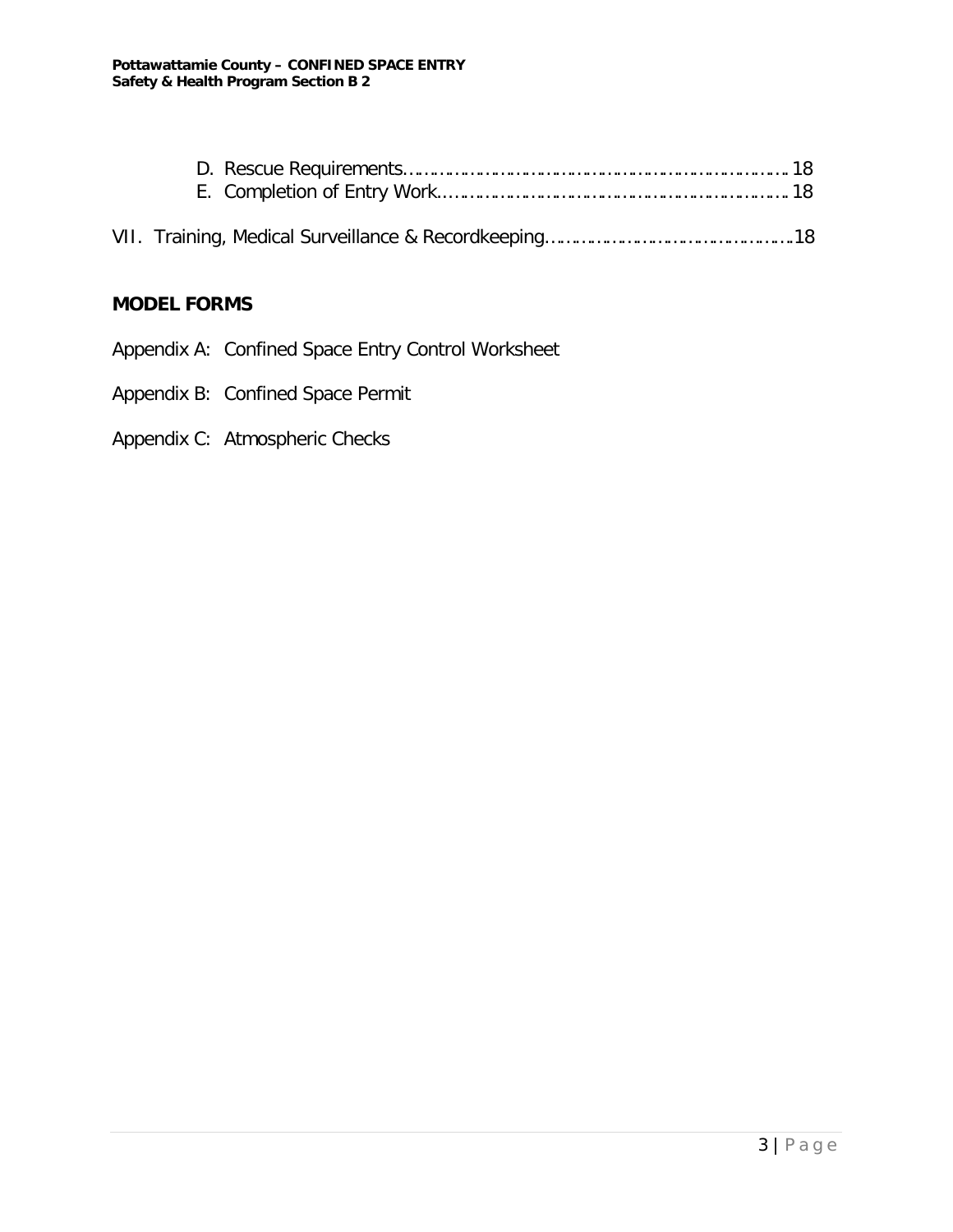# **I. Objective**

The purpose of Pottawattamie County's Confined Space Program is to establish procedures that will ensure employees safe entry into permit-required confined spaces in order to perform routine tasks associated with their employment.

This procedure is designed to provide safety requirements in accordance with the Occupational Safety and Health Administration's (OSHA) Confined Space Standard, 1910.146.

# **II. Scope and Applicability**

This procedure applies to any employee who is required to enter an area that has been identified as a permit-required confined space or any contractor and/or subcontractor hired to perform work for Pottawattamie County in a permit-required confined space.

# **III. Definitions**

#### A. A **confined space** is:

- 1. Large enough for personnel entry;
- 2. Has limited or restricted means for entry or exit;
- 3. Is not designed for continuous occupancy.
- 4. Examples are pits, vaults, tanks, sewers systems, and hoppers.
- B. A **non-permit space** is a confined space that does **NOT** present any potential hazards, nor will the work performed therein create a hazardous condition.
- C. A **permit-required space** is a confined space that **MAY** present one or more potential hazards including hazardous atmospheres, fire/explosion, engulfment, entrapment, electrical, mechanical, or any other serious hazard. It is advised that the Permit approach be used for all confined space work as a means to evaluate and properly control hazards present.

Permit-required confined space hazards include risks of falls, crushing, asphyxiation, fire, explosion, chemical exposure, engulfment, drowning, electrocution, or dismemberment.

D. **Entry** occurs whenever any body part crosses the plane of entry of the space when the intent is to enter.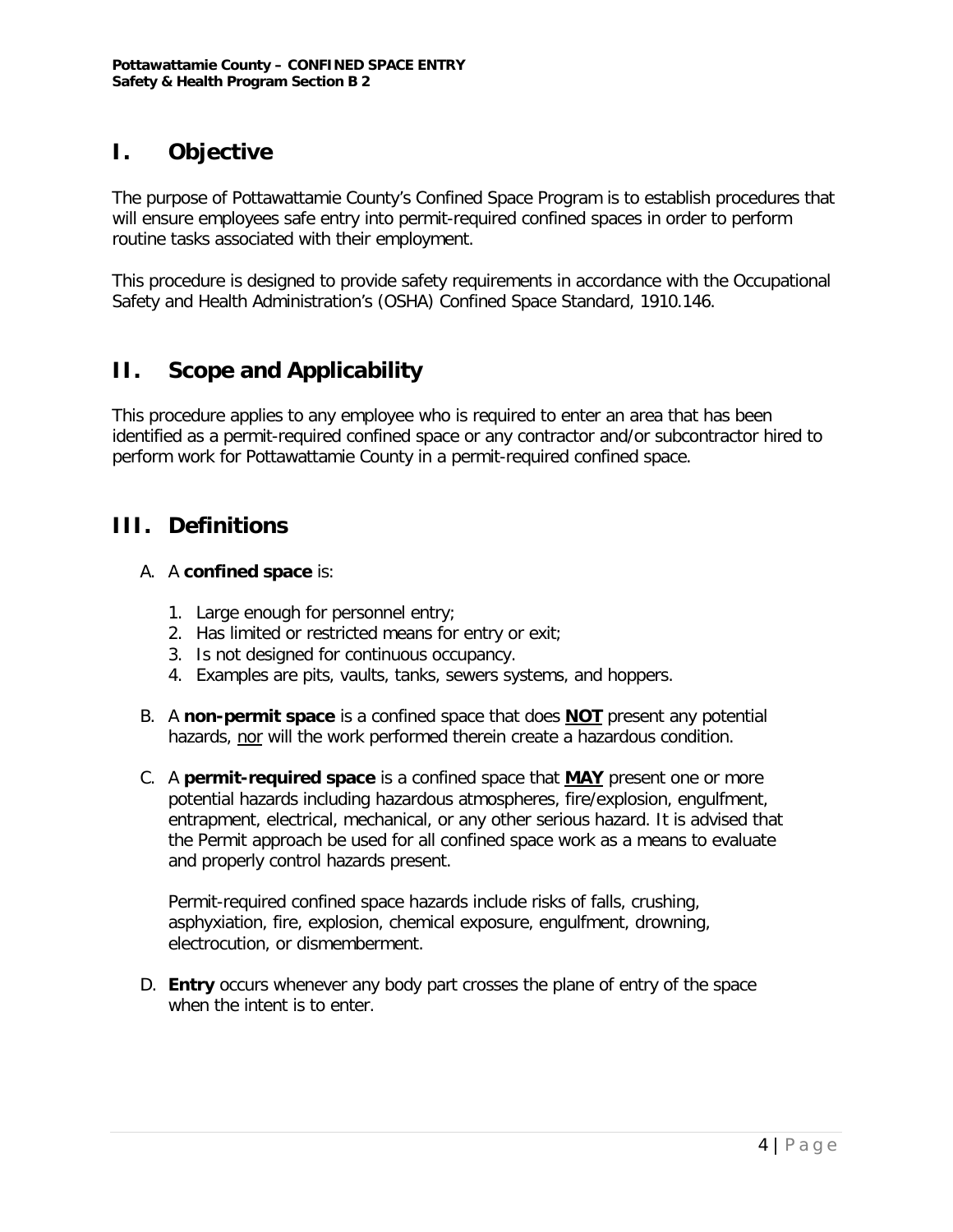# **IV. Authority & Responsibility**

#### **A. Risk Management is responsible for:**

- 1. Developing the written permit-required confined space program and reviewing the program annually.
- 2. Providing training for employees who enter or work near permit-required confined spaces. Maintains training records.
- 3. Assisting departments, as needed, in calibrating, approving and making recommendations for all monitoring equipment, safety equipment, training programs and materials for safe entry and work operations.
- 4. Assisting in identifying permit-required confined spaces on county property.
- 5. Assisting in inspecting permit-required confined space locations for determination of potential hazards and controls.
- 6. Reviewing completed permits and entry operations.

#### **B. Department and Supervisors are responsible for:**

- 1. Designating roles for employees (entrants, attendants, entry supervisors).
- 2. Identifying permit-required confined space(s) and/or potential permit required confined spaces and providing a list to Risk Management.
- 3. Notifying affected employees of permit-required confined spaces and potential permit-required confined spaces.
- 4. Updating the permit-required confined space list whenever there are changes affecting work conditions or whenever new permit-required confined spaces are identified.
- 5. Providing required personal protective equipment (PPE) to employees.
- 6. Ensuring affected employees receive training for their permit-required confined space duties.
- 7. Maintaining appropriate employee training records and permit-required confined space entry permit records. Forwards copies of training records to Risk Management.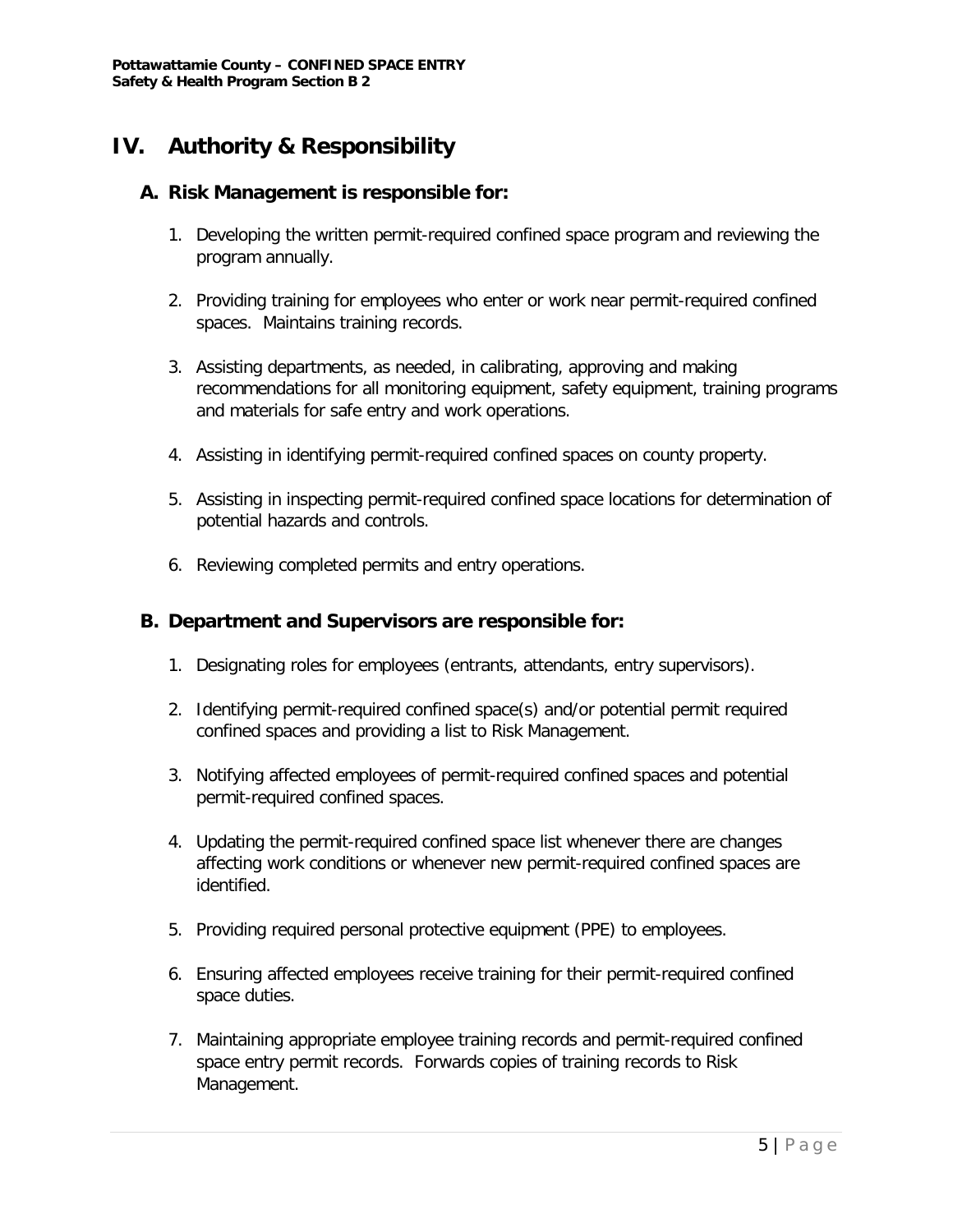- 8. Taking appropriate disciplinary action whenever an employee fails to follow safety precautions outlined in this program.
- 9. Conducting briefing and de-briefing with any contractor on the permit-required confined space they are hired to work in.
- 10. Ensuring that permit-required confined space entry equipment is properly maintained and stored.
- 11. Ensuring that all entry permits are completed, reviewed, and signed upon termination of entry.
- 12. Submitting entry permits to Risk Management upon termination of entry.

#### **C. Employees are responsible for:**

- 1. Notifying the supervisor of any permit-required confined space encountered not currently on the permit-required confined space list.
- 2. Reporting jobs requiring entry into permit-required confined spaces to the supervisor.
- 3. Notifying their supervisor whenever work operation may require a hot work permit or work operations may result in chemical exposure or generation of hazardous atmosphere or other hazardous conditions and address appropriately.
- 4. Attending permit-required confined space training.
- 5. Complying with duties assigned to them when working as entrants and attendants of permit-required confined spaces.
- 6. Employees **shall not** enter a confined space unless they have been designated as an Authorized Entrant.

#### **D. Authorized Entrants are responsible for:**

- 1. Having knowledge of the hazards and potential hazards associated with the specific permit-required confined space including mode of exposure (i.e. respiratory, skin), signs or symptoms, and consequences of exposure prior to entry.
- 2. Properly using all equipment (including personal protective equipment) which is necessary for safe entry operation.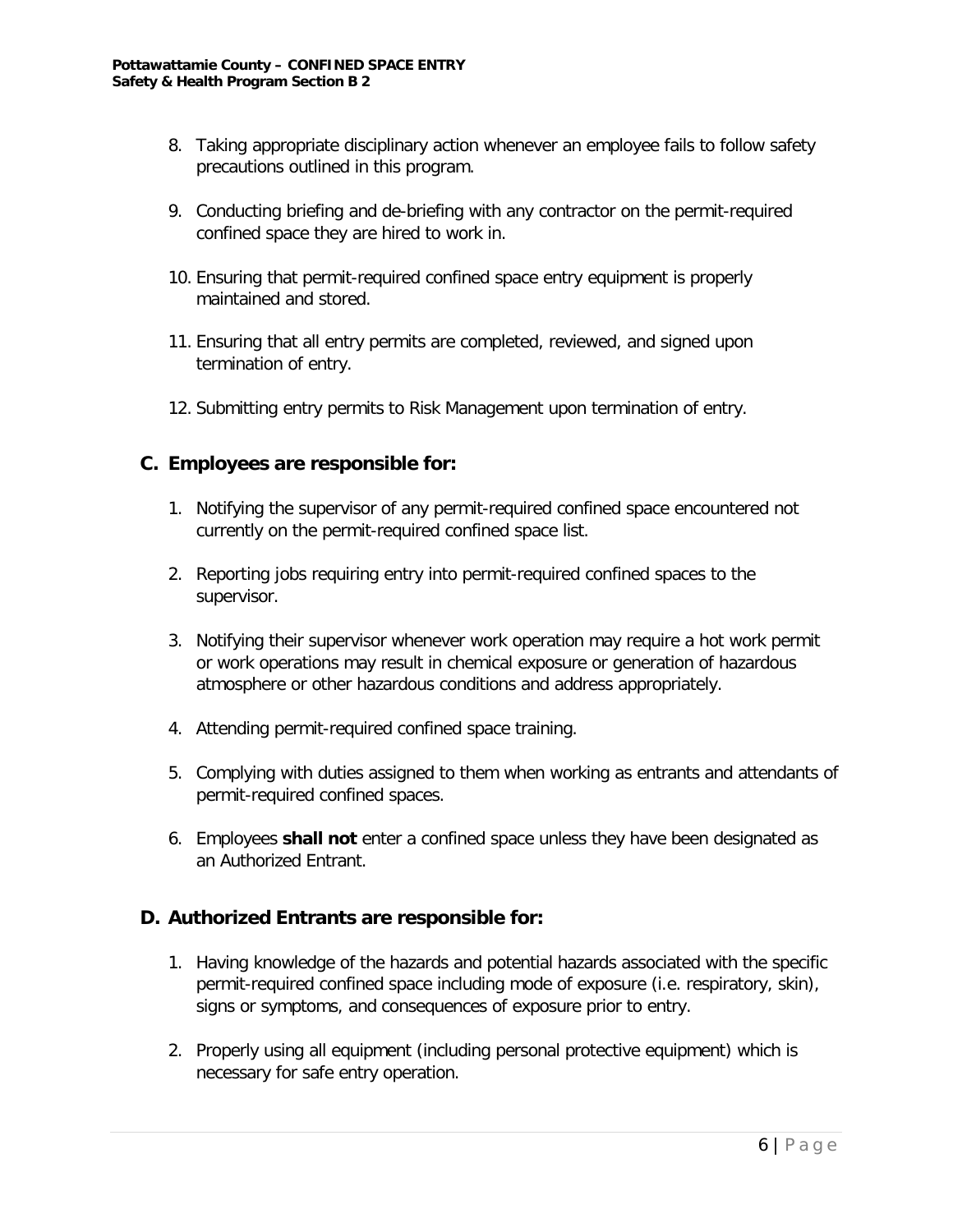- 3. Maintaining (verbal, radio, wired) communication with attendant to enable the attendant to monitor the status and to enable the attendant to alert him/her of the need to evacuate the space.
- 4. Exiting from the permit-required confined space when ordered by attendant; when experiencing signs and/or symptoms of exposure; when a prohibited condition exists or when the monitoring alarm sounds.

### **E. Attendants are responsible for:**

- 1. Having knowledge of the hazards and potential hazards associated with the specific permit-required confined space including mode of exposure (i.e. respiratory, skin), signs or symptoms, and consequences of exposure prior to entry.
- 2. Remaining outside the permit-required confined space until termination of the entry operation, or until relieved by another qualified attendant.
- 3. Maintaining an accurate count of authorized entrants within the permit-required confined space.
- 4. Maintaining communication with the authorized entrant(s) to monitor his/her status and to alert the entrant of any need to evacuate the space.
- 5. Monitoring activities inside and outside the space to determine if it is safe for entrants to remain in the space or order evacuation if the attendant detects:
	- a. a prohibited condition
	- b. detects behavioral effects in the authorized entrant as a result from exposure to atmospheric hazards
	- c. detects a condition outside the space that could endanger the authorized entrant(s)
	- d. Cannot effectively and safely perform all required duties of an attendant
- 6. Performing no other duties that interfere with primary attendant duties.
- 7. Performing non-entry rescues as required by the specific entry permit.
- 8. Summoning rescue services if needed.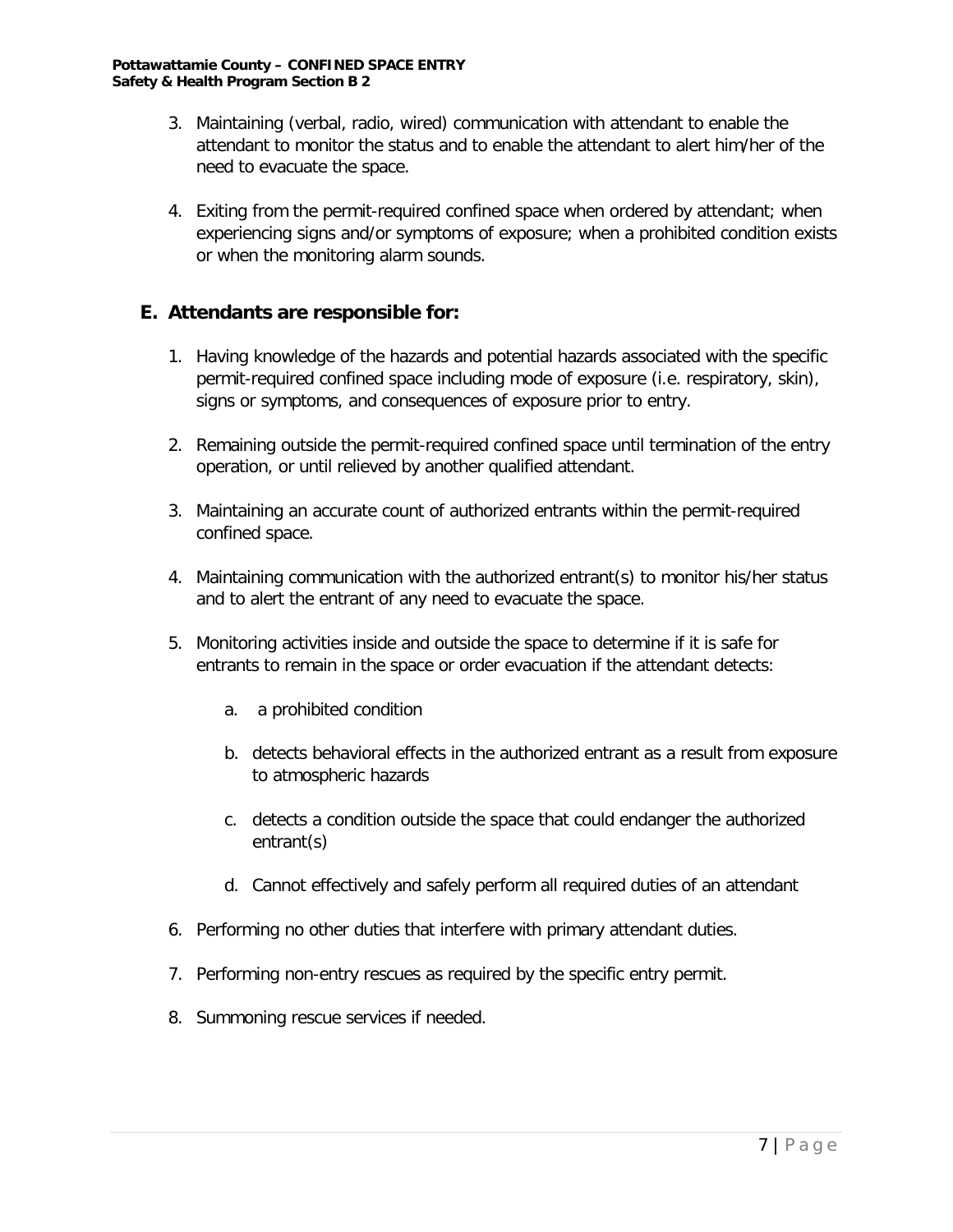#### **F. Entry Supervisors are responsible for:**

- 1. The Entry Supervisor for the confined space operation shall be a competent person(s) and shall be designated on an as needed basis by the Department Head. Entry Supervisor designations will be reviewed on an annual basis. Entry Supervisors are responsible for the following for each confined space operation:
	- a. Training on and performing a thorough hazard assessment (see Appendix A) of the confined space and of the work that will be performed therein.
	- b. Having knowledge of the hazards and potential hazards associated with the specific permit-required confined space including mode of exposure (i.e. respiratory, skin), signs or symptoms, and consequences of exposure that may be faced during entry.
	- c. Understanding and explaining how to execute a Confined Space Permit as well as any other required permits, such as a Hot Work permit, Fall Protection, Trenching and Shoring Requirements.
	- d. Utilizing the Confined Space Permit system which includes;
		- i. Utilizing the Confined Space Entry Control Worksheet, and Permit forms (Appendices A & B) for permit space entry evaluation and establishment of required controls.
		- ii. Requiring Confined Space Entry Permits to be issued at least each shift, if applicable.
	- e. Completing and signing the entry permit.
	- f. Verifying (onsite) that the appropriate entries have been made on the permit that all tests specified have been conducted, and all equipment specified on the permit is in place, before endorsing the permit and allowing entry to begin.
	- g. Assign appropriately trained and qualified personnel to the confined space project.
	- h. Terminating the entry and canceling the permit when the entry operation has been completed or a prohibited condition arises in or near the space.
	- i. Verifying that rescue services are available during a permit-required space entry and that the means for summoning them are operational.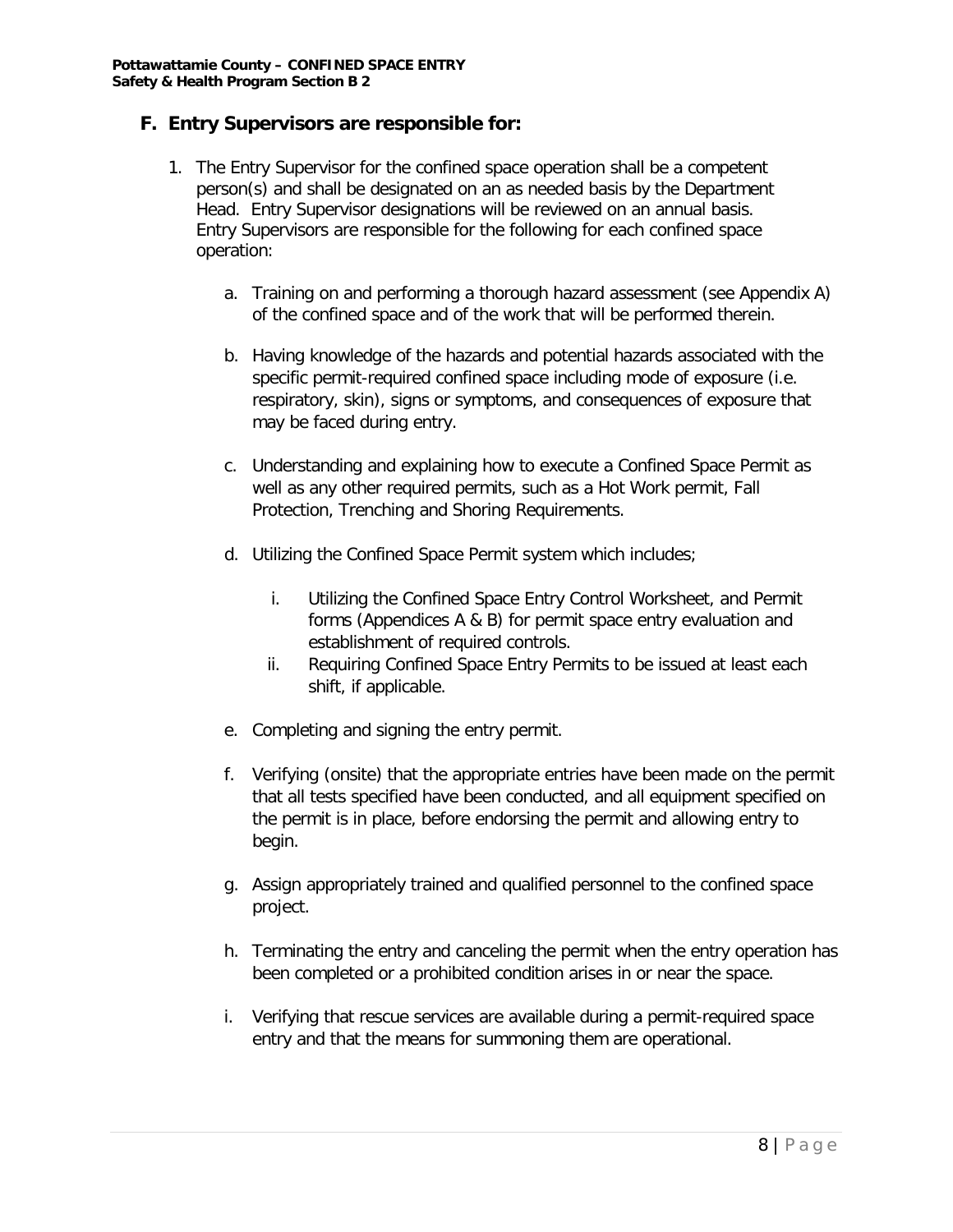- j. Removing unauthorized individuals who enter or attempt to enter the permitrequired confined space during entry operations.
- k. Ensuring that the entry operations remain consistent with the terms of the entry permit and that acceptable entry conditions are maintained.
- l. Posting Signs -"Danger- Confined Space; Enter by Permit Only" at the entry point of all confined spaces.
- 2. Entry Supervisors may also serve as an attendant or as an authorized entrant, if trained and equipped as required for each role filled. The duties of entry supervisor may be passed from one individual to another during an entry operation

# **V. General Requirements for Permit-Required Confined Space**

## **A. Identification of Confined Spaces**

Departments, along with Risk Management will identify all areas within Pottawattamie County that come under the definition of a permit-required confined space.

## **B. Assessment of Confined Spaces**

All permit required permit-required confined spaces shall be formally assessed and a permit entry form will be completed every time the space is entered. The following must be conducted before any employee enters the permit-required confined space:

- 1. Implement any measures necessary to prevent unauthorized entry;
- 2. Identify and evaluate the hazards of the permit-required confined space(s) before entry;
- 3. Develop and implement the means, procedures, and practices necessary for safe permit-required confined space entry operations.

## **C. Prevention of Unauthorized Entry**

Unauthorized entry into permit-required confined spaces shall be prevented. Prevention measurements include training, signs and security measures. Any employee working in or around permit-required confined spaces shall attend permit-required confined space awareness training.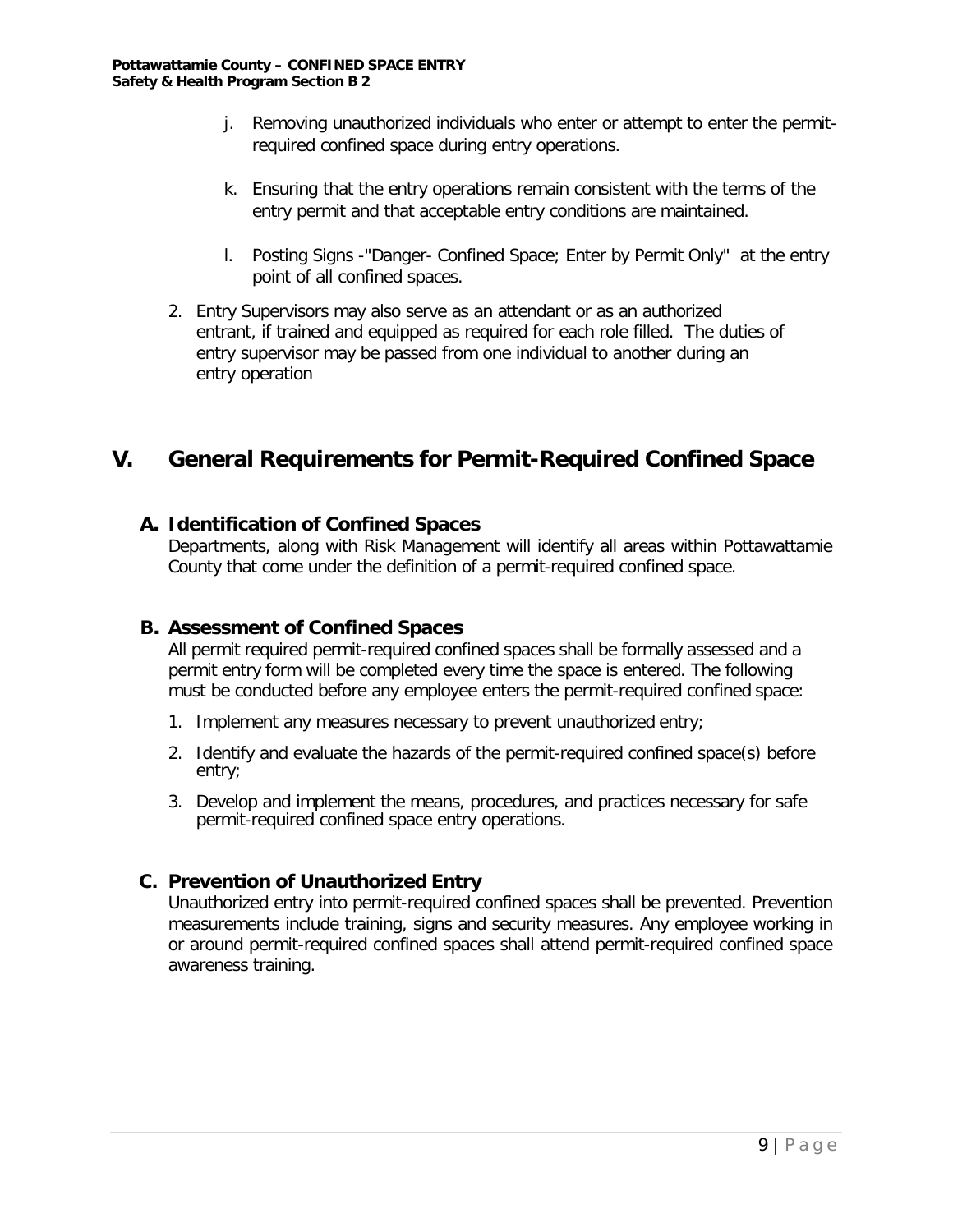### **D. Hazard Communication**

- 1. Signs shall be posted where feasible near permit-required confined spaces to prevent any inadvertent or unauthorized entry. These postings shall be permanently affixed to the wall or door of the space and shall be large enough to be plainly visible to any entrant.
- 2. In locations where permanent notices cannot be logically placed (sewer manhole or vaults located in roadways), temporary signs shall be posted along with the necessary barricades and fences in plain view during the entire time the entrance to the permit-required confined space is removed.
- 3. The signs shall read -"Danger- Confined Space; Enter by Permit Only", or using other similar language that satisfies the requirement.

### **E. Identify Employees**

- 1. Departments must designate employees who have active roles (authorized entrants, attendants, and entry supervisor) in entry operations and identify the duties of each role. At least one attendant must be identified and stationed outside the permit-required confined space for the duration of the entry operation.
- 2. Only trained attendants, authorized entrants, and entry supervisors shall work in and around a permit-required confined space.

#### **F. Equipment**

Equipment, including testing, monitoring, communication and personal protective equipment, shall be provided, maintained and properly used.

#### **G. Rescue**

Non-entry retrieval equipment shall be set-up and utilized where there exists a potential for an IDLH atmosphere, engulfment, vertical entries, or any other recognizable serious health hazard unless use of such retrieval equipment would create an additional hazard.

#### **H. Permit-Required Confined Space Covers and Barricades**

When a permit-required confined space has both top and bottom openings, or access hatches or manways in both high and low positions, it is preferable to use the bottom or low entrance for safety reasons whenever practical. Permit-required confined space openings shall be guarded by railing, temporary covers, or other barriers that will warn and prevent against an accidental fall as well as preventing foreign objects from falling into the space.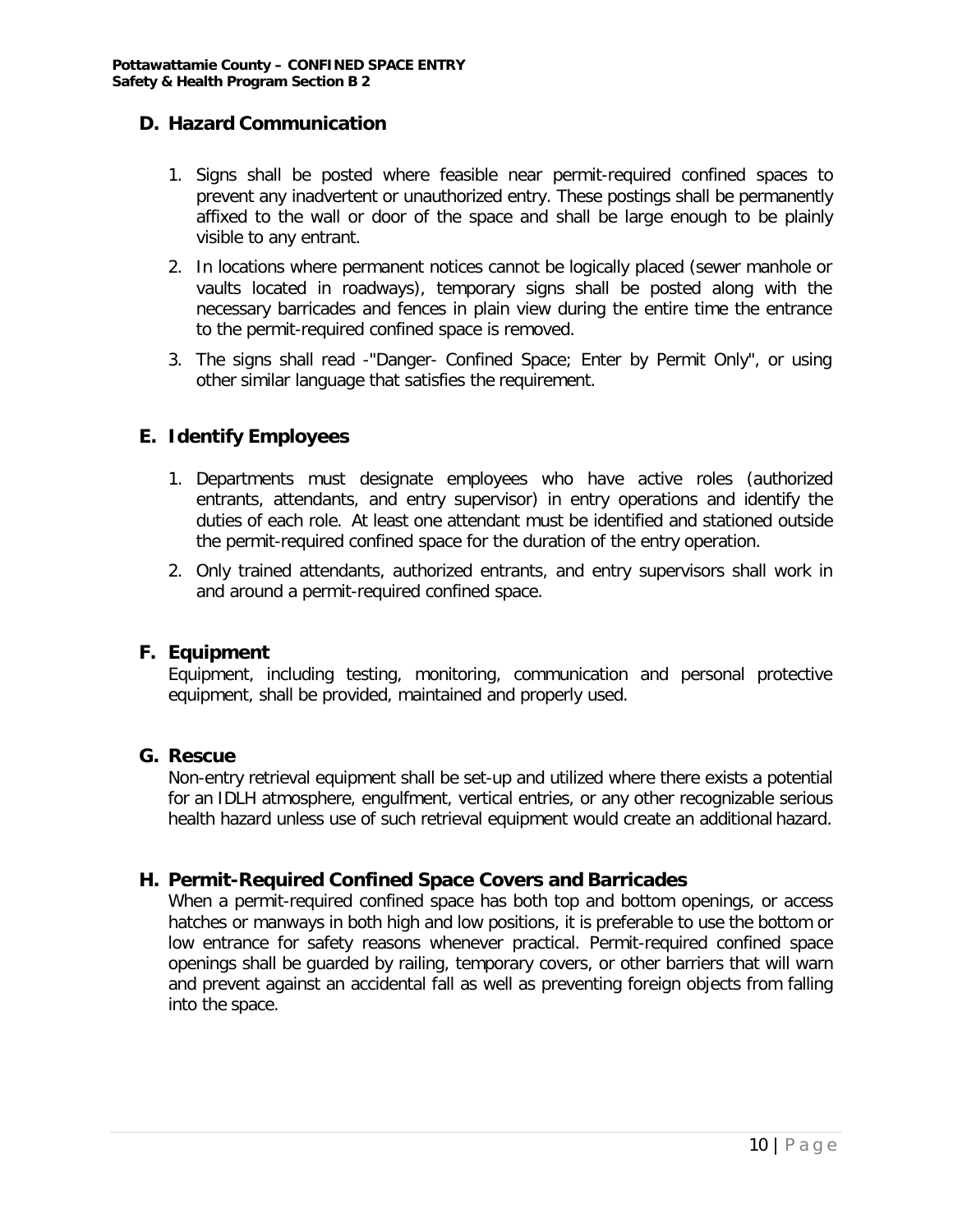### **I. Personal Protective Equipment (PPE)**

- 1. All personal protective equipment shall be selected, used, inspected, and cleaned according to the manufacturer's recommendations and any applicable OSHA regulations. The department conducting the entry is responsible for the cost, maintenance, and proper usage of the PPE.
- 2. A comprehensive evaluation must be completed for all hazards that may be encountered. Every reasonable effort will be made to eliminate or control the hazards before permitting entry into the permit-required confined space.
- 3. Personal protective equipment (PPE) will not be substituted for hazard elimination if feasible. If required, PPE will be used to protect the entrant from potential hazards. All required PPE will be provided by Pottawattamie County and it is the responsibility of employees to use the equipment properly. If there is any question as to the adequacy of the provided protection for a given task, the employee will contact their supervisor before entry.

### **J. Hot Work in Permit-required Confined Spaces**

- 1. Any welding, brazing, cutting, heating, and grinding operations within a permitrequired confined space requires a hot work authorization on the permit-required confined space entry permit.
- 2. Continuous ventilation and air monitoring shall be performed during hot work when the potential exists for the creation of a hazardous atmosphere.
- 3. Welding operations or any other spark-producing work shall not be performed if 10% or more of the lower explosive limit/lower flammable limit (LEL/LFL) of any combustible gas exists in the permit-required confined space.
- 4. Fire extinguishers shall be available at the worksite and a person standing fire watch is required.
- 5. Welding cylinders and electric welding machines shall be kept outside the permitrequired confined space, whenever possible.

# **VI. Confined Space Pre-Planning, Entry & Exit**

#### **Pottawattamie County employees will pre-plan before entering a permit-required confined space. Planning must include provisions for the following:**

#### **A. Entry Supervisor Planning Responsibilities:**

1. Contacts facility representatives to gather information about the confined space, work to be done, and materials to be used in the confined space.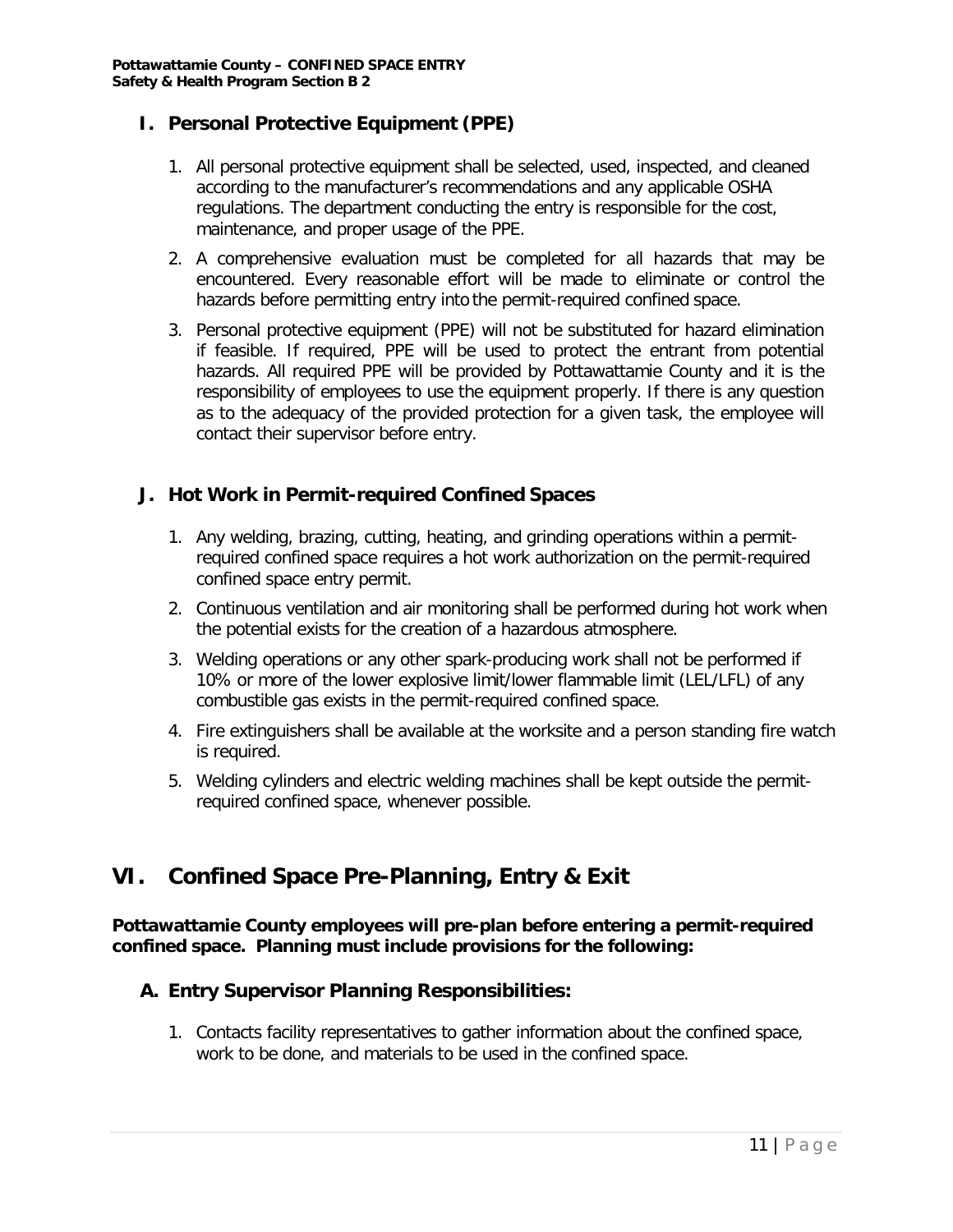- 2. Utilizes the Confined Space Entry Control Worksheet, and Permit forms (Appendices A & B) for permit space entry evaluation and establishment of required controls.
- 3. Assesses whether those hazards that create the "permit required confined space" can be eliminated without employee entry into the space, and respective controls to eliminate or properly control these hazards.
- 4. Identifies any potential immediately dangerous to life or health atmospheric hazards and requirements to control exposure to workers.
- 5. Determines rescue requirements for the permit required confined space and assures response, training and equipment is effective.
- 6. Arranges for qualified and adequate numbers of Entrants and Attendants.
- 7. Obtains and assures the Confined Space Entry and Hot Work (if applicable) permits are fully and accurately completed.
- 8. Identifies all equipment, including personal protective equipment, needed for the job is ready and onsite.
- 9. Coordinates confined space entry activities with other site employers that may be affected by the entry and that all work is compliant with the permit, and that the procedures of the contractors at a minimum, complies with this written program.

## **B. Preparation & Entry of Confined Space**

#### 1. **Isolation of the Confined Space**

- a. Drain, clean and purge the confined space as appropriate.
- b. Isolate all forms of kinetic and potential (stored) energy inside the confined space, including:
	- i. Electrical
	- ii. Hydraulic
	- iii. Mechanical
	- iv. Thermal
	- v. Pneumatic
	- vi. Hydraulic
- c. Isolate all lines carrying fuels, liquids or gases into the space. Purge and assure the area is clean and free of residual material.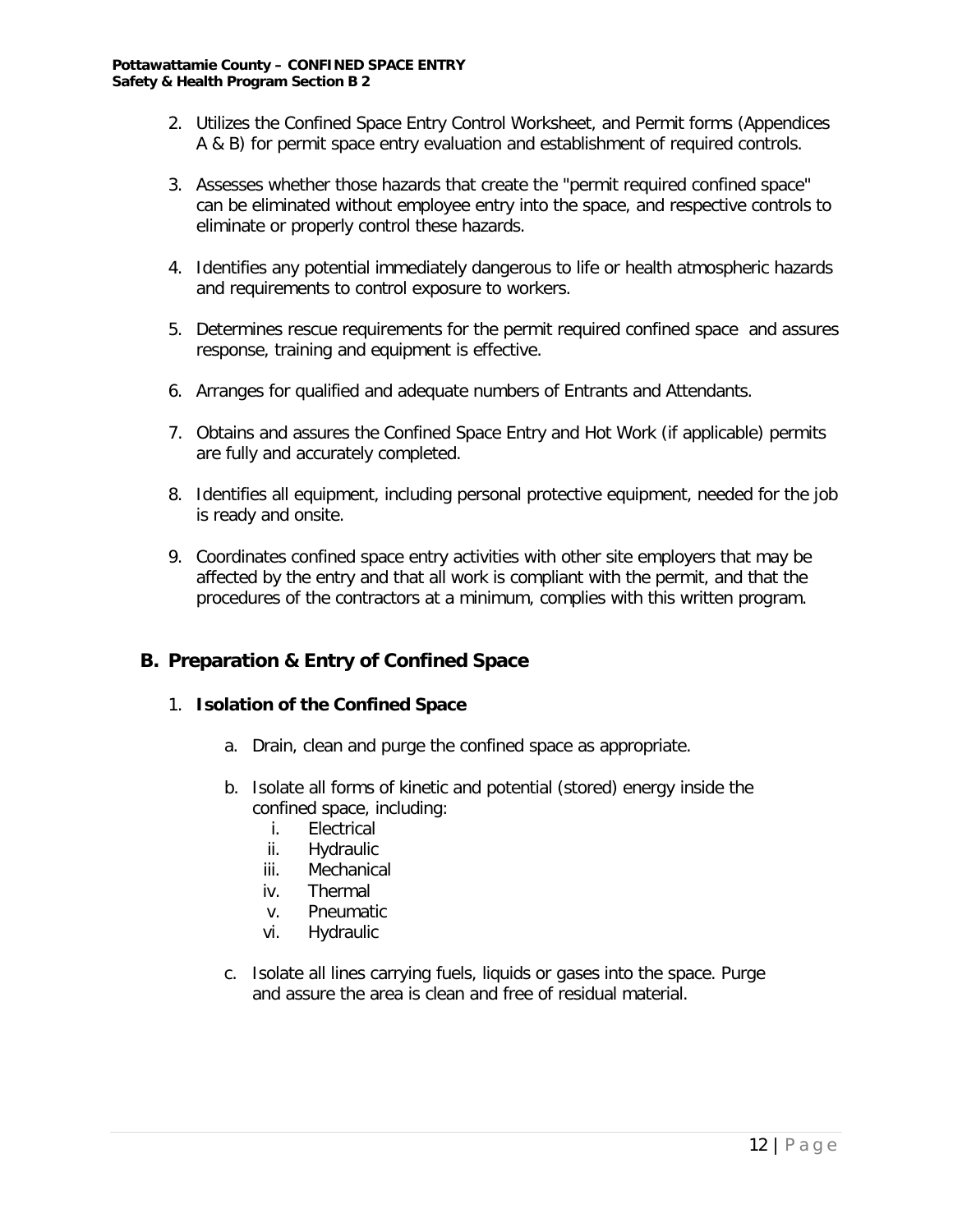- d. Develop alternate controls and affirm their function for protection of entrants for lines that may not be controlled such as lines through storm water or sewer vaults.
	-
	- i. Blank lines as needed.<br>ii. Implement anv needed Implement any needed alternate practices to assure worker protection.
- e. Provide barricades and post the entrance of the space with a sign stating "Danger Confined Space Do Not Enter" or equivalent wording. Address traffic control needs as well with an approved Traffic Safety Control Plan.
- f. Prohibit entry of compressed gas cylinders in a confined space.
- g. Assure that a rescue plan is in place and functional, with adequate response time before executing the permit or allowing entry.

#### 2. **Personal Protective Equipment (PPE) and Other Required Equipment**

- a. Establish all needed personal protective equipment (PPE), and other equipment needed (e.g., ventilation, GFCIs, monitoring instruments, retraction and fall gear, egress and access gear, and any other similar equipment) using the confined space entry control worksheet and your job hazard assessment tool.
- b. Assure that all equipment is in a "ready to use" state and current on inspections.
- c. Assure employees are fully trained and competent in the use of PPE and other required equipment.
- d. Assure that all required equipment is specific to the permit and reviewed in pre-entry meeting.

#### 3. **Electrical Equipment**

- a. Provide electrical equipment that meets the electrical classification of the area.
- b. Assure all electrical equipment is grounded; gear is inspected and safe for use.
- c. Use ground fault circuit interruption (GFCI) for power sources.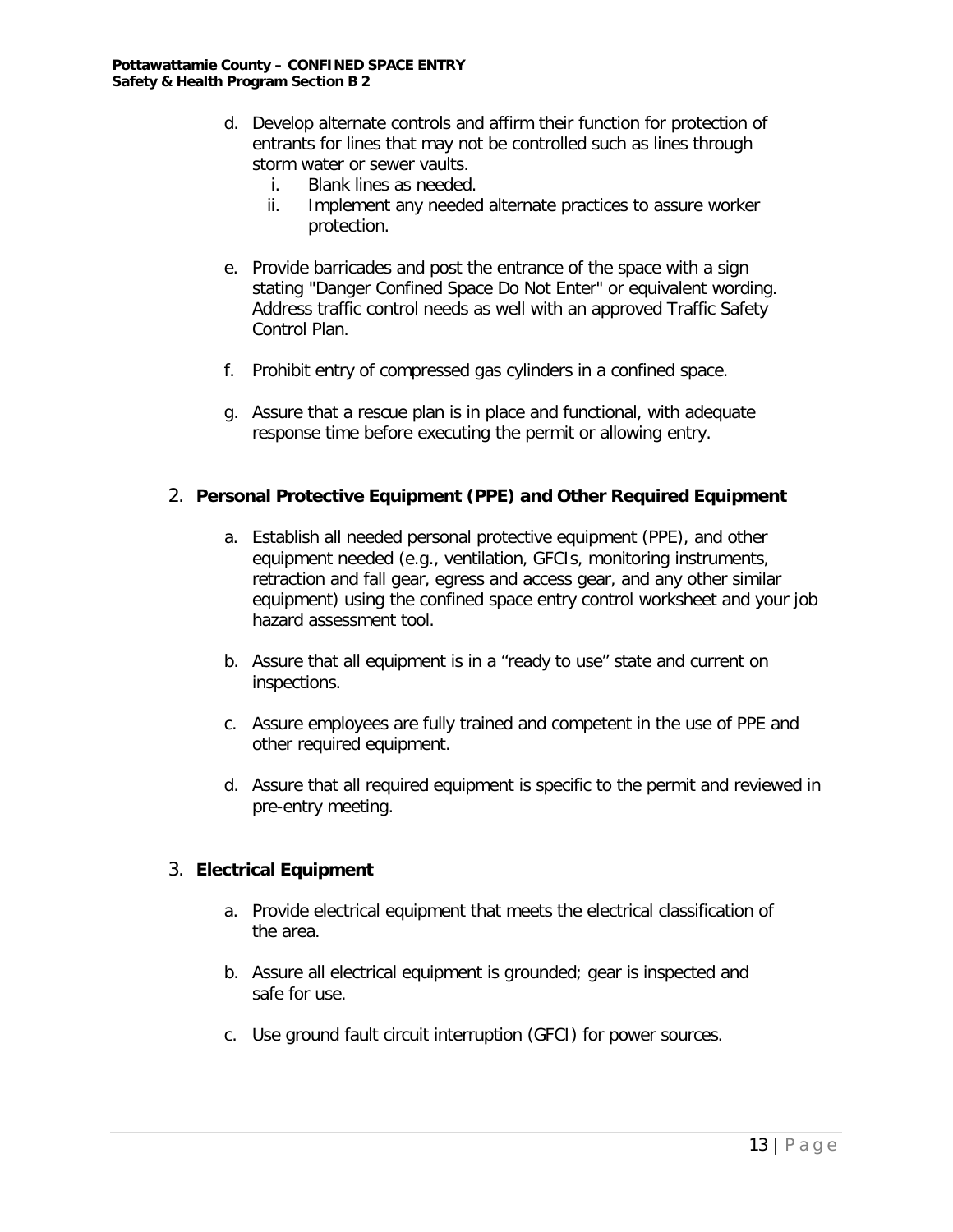#### 4. **Atmospheric Tests**

- a. It is the policy of Pottawattamie County that entry into a confined space will be permitted only if atmospheres are proven to be safe for entry with adequate oxygen, contaminant levels below adopted exposure limits, and less than 10% Lower Flammable Limit (LFL) maintained.
- b. Atmospheres are considered Immediately Dangerous to Life and Health (IDLH) until proven otherwise.
	- i. IDLH is defined by the US National Institute for Occupational Safety and Health (NIOSH) as exposure to airborne contaminants that is "likely to cause death or immediate or delayed permanent adverse health effects or prevent escape from such an environment."
	- ii. Examples include smoke or other toxic contaminant concentrations at sufficiently high concentrations.
	- iii. OSHA regulations define the term as "an atmosphere that poses an immediate threat to life, would cause irreversible adverse health effects, or would impair an individual's ability to escape from a dangerous atmosphere."
- c. Atmospheres must have adequate oxygen. Ambient air at sea level has about 20.9% oxygen. Greater than 19.5% is required for entry but **NOTE** that if there is less than 20.9% oxygen, there is another gas or vapor present that needs to be identified and quantified; or the meter is not calibrated or working correctly.
- d. Atmospheres must also be safe from a flammability standpoint with the Lower Flammable Limit (LFL) being less than 10% required. If there is any amount of a flammable present, it can affect the oxygen or toxics levels and must be completely evaluated.
- e. Atmospheres must also be safe from a "Toxic" standpoint with atmospheres containing less than applicable OSHA and ACGIH established exposure limits.
- f. Calibrate (zero and span gasses) monitoring equipment and record information on the Daily Instrument Calibration Form. Record all results on the permit, sign and initial where indicated.
- g. Make initial atmospheric tests of the space. Assess all sections of the space and consider vapor density of materials that could have been present.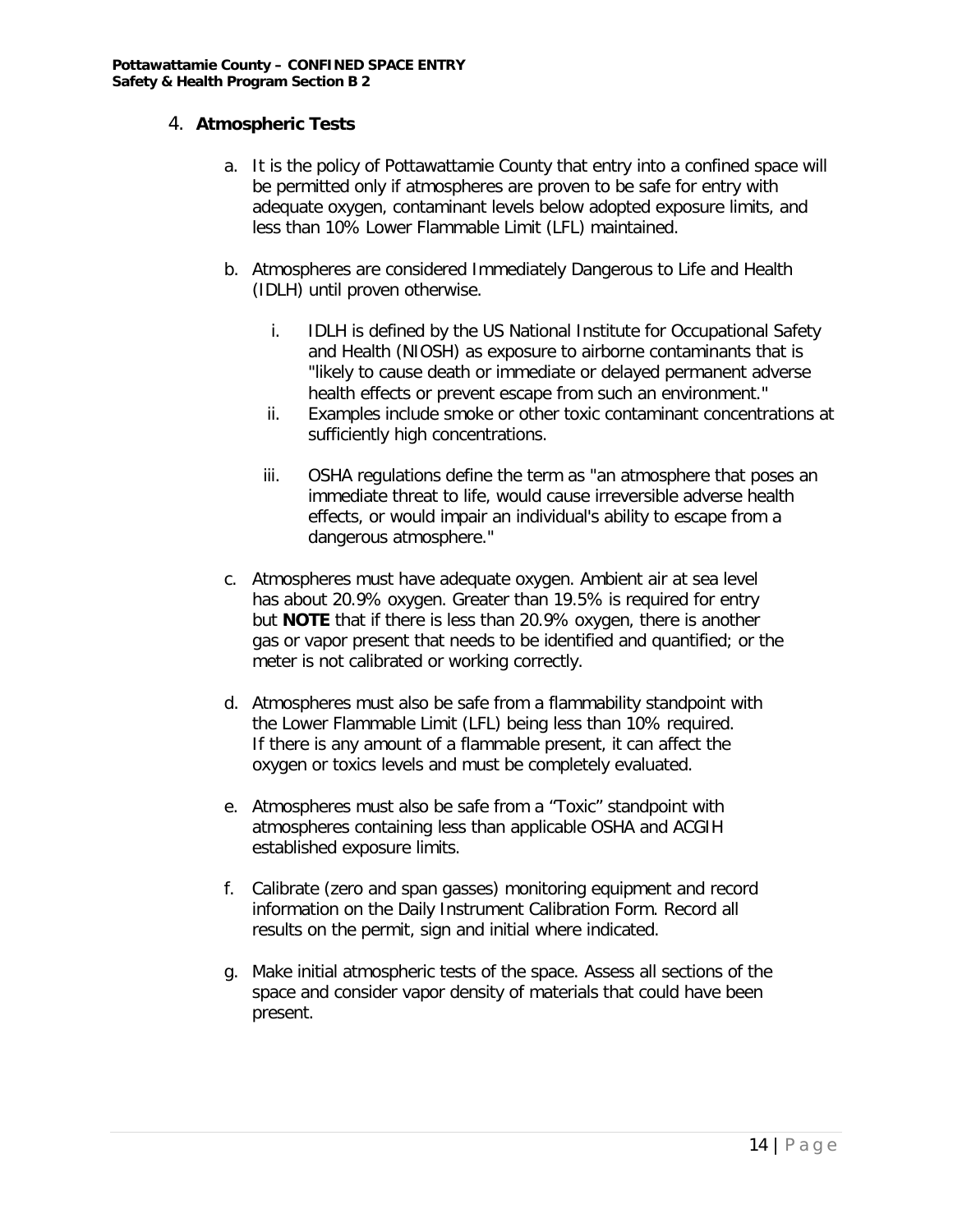- h. Attach extension probes to the monitoring equipment, or lengths of inert tubing material to reach all section and to the bottom of the space. For *horizontal s*paces, the probe may need to be attached to a pole.
- i. Take atmospheric measurements in all needed locations, sections, sub-spaces of the space. Allow needed time for remote samples to reach the instrument to assure accuracy of data.
- j. Obtain a reading for oxygen first, followed by %LFL, then for toxic contaminants of concern (as applicable). The assessment of toxics is based on the materials stored or used in the space, and any materials expected to be used or present in the environment.
- k. Record all results on the permit, sign and initial where indicated.
- l. Determine if acceptable entry conditions exist with respect to oxygen, %LFL, and other hazardous atmospheres.
	- i. Evaluate the hazards of any materials to be used in or atmospheres that could be created during the work in the space.
	- ii. Determine the monitoring and ventilation approaches needed to control all atmospheric issues.
- m. If entry conditions are not in accordance with the atmospheric requirement or permit requirements indicated, correct the condition(s) and retest before proceeding.
- n. If acceptable entry conditions exist, determine the means for continuous monitoring and communication and documentation of readings.
- o. Monitor continuously for oxygen, %LFL and applicable toxics if hot work will be performed in the space.

#### 5. **Ventilation**

- a. Ventilation is required for all entries.
- b. Open as many openings as possible in the space to aid in cross ventilation. Evaluate and address poorly configured areas, subspaces, and the vapor densities of materials to assure adequate ventilation of all areas.
- c. Never ventilate confined spaces with oxygen.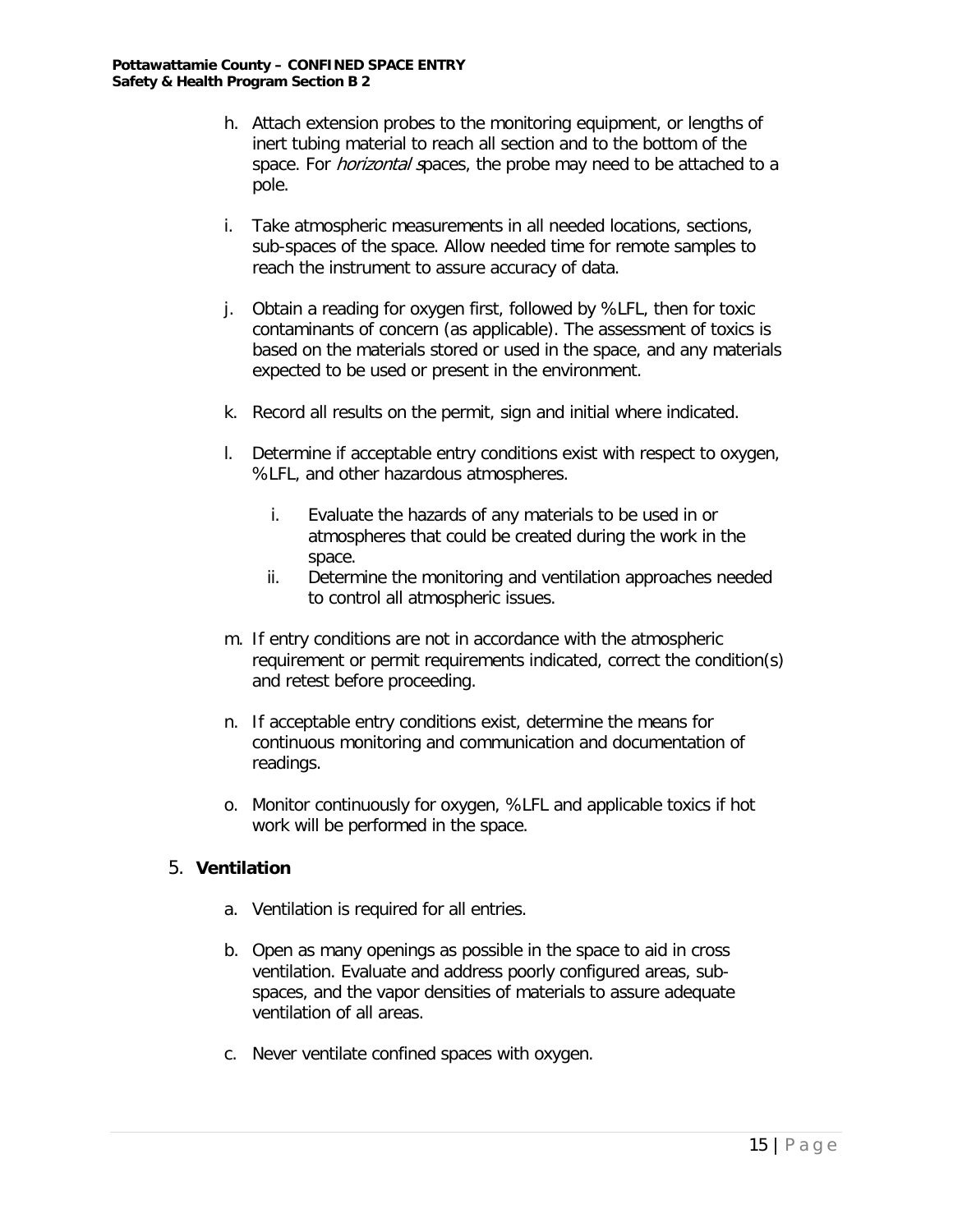- d. Provide five (5) air changes per hour, or at least 10,000 cfm for large spaces minimum. Provide at least 2,000 cfm of active exhaust ventilation for each welder or torch operating under a Hot Work Permit within the space.
- e. If any motorized equipment is used, be sure that the exhaust does not enter the space and never have this gear operating in a space. Carbon monoxide monitoring may be required as a toxic as well as oxygen content.
- f. Place ventilation gear and ducting such that it does not create a hazard by impairing the access/ egress or vision and communication with attendants and entry staff. Exhaust to safe areas and do not direct contaminants to other workers.
- g. Use fire/explosive proof (appropriate electrical equipment for Hazardous Areas Classifications) equipment, including ventilating equipment that is properly grounded when exhausting flammable or combustible gases, vapors and dusts from confined spaces.

#### 6. **Authorizing the Permit**

- a. Prior to signing the permit, the Entry Supervisor is to personally inspect the space, and surrounding area, and work to be done in the space, and review all monitoring, ventilation and other gear and materials to be used; and confirm that all necessary precautions have been taken and all relevant information concerning the entry parameters are documented on the permit.
- b. The Entry Supervisor is to conduct a safety briefing informing all entrants and attendants of space conditions; review work to be done in the space; time of permit and communication and rescue procedures.
- c. The Entry Supervisor is to require the entrant(s) and attendant(s) to each print their names and sign the permit; and outline the rescue procedures.
- d. The permit is to be reviewed and affixed to a location near the space entrance.

#### 7. **Entry Operations**

a. Prohibit entry when oxygen deficient, greater than 10% lower flammable limit atmospheres, toxic (above established exposure limits without proper respiratory equipment), or IDLH levels are present in the space. Re- clean, purges, and ventilates spaces as needed and retests to assure they are safe for entry.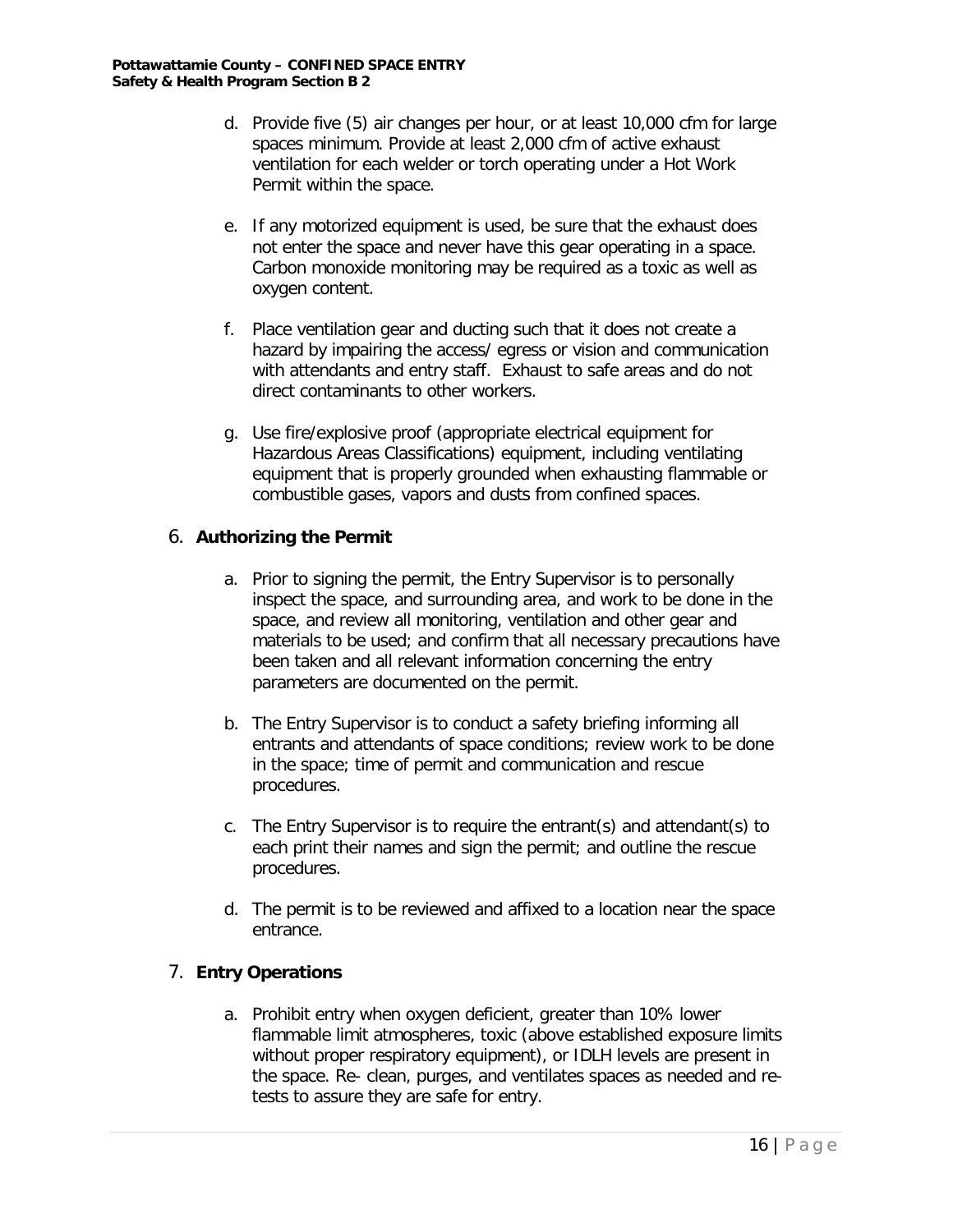- b. Assure a safe access and egress is established.
- c. Limit entry to qualified entrants listed on the permit and only for the purpose(s) stated on the permit.
- d. Require entrants to follow all PPE, equipment and procedural requirements listed on permit.
- e. Attach body harness, if required, to a lifeline, and the other end of the life line is attached to an approved anchor point and mechanical lifting device outside the space at all times the entrant(s) are in the space.
- f. Attendant(s) are required to remain at the entrance whenever an entrant is inside the confined space.
	- i. The attendant may not be assigned other duties that may distract him/her from maintaining uninterrupted contact and communication with the entrant(s).
	- ii. The attendant may only attend to one confined space entry at any one time.
	- iii. Each space must have its own attendant.

#### **C. Exiting the Confined Space**

- 1. Assure a safe access and egress is established.
- 2. Authorized entrants are to immediately evacuate when ordered. The attendant is to order entrant(s) to immediately evacuate the space whenever:
	- a. Atmospheric conditions change.
	- b. A new or prohibited condition on the entry permit develops.
	- c. The surrounding work area becomes unsafe.
	- d. Any monitoring instrumentation, rescue equipment, ventilation, etc. becomes compromised.
	- e. Possible symptoms of exposure are noted in the entrant(s).
	- f. Entrant(s) express any type of concern regarding any safety or health aspect of the entry or work being done.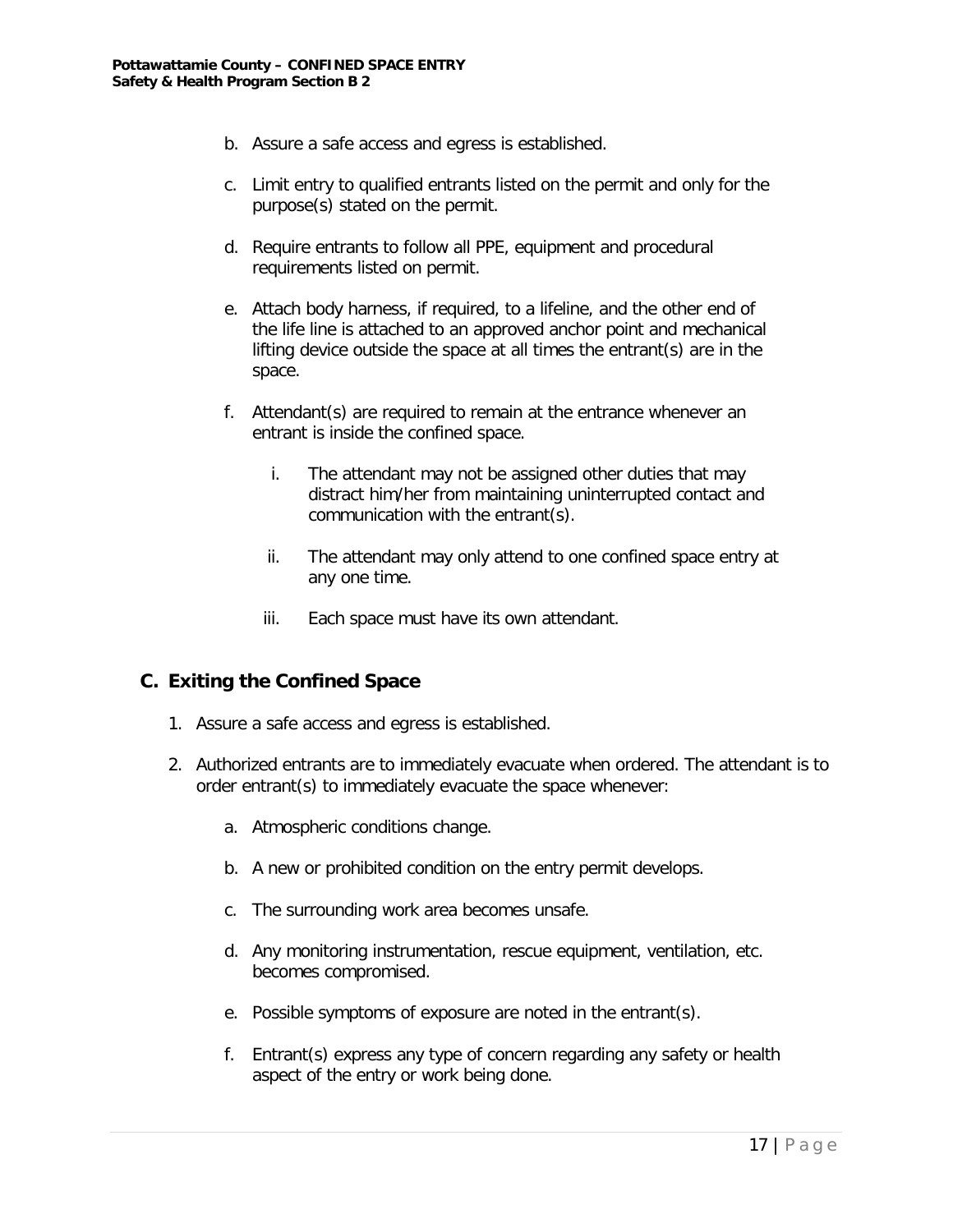#### **D. Rescue Requirements**

- 1. A rescue plan shall be in place and functional, with adequate response time before a confined space permit is executed or before allowing entry.
- 2. Non-entry rescue procedures shall be established for every entry.
- 3. Fully trained, equipped, and qualified entry rescue staff shall be established prior to entry, and shall be available for the duration of the entry.
- 4. Communication shall be established and maintained between the attendants and rescue staff at all times.

# **E. Completion of Entry Work**

- 1. Inspect and assure all items are cleaned, and equipment is back in a ready to use state.
- 2. Cancel the permit by obtaining the signature of the Entry Supervisor and recording the time and date on the permit.
- 3. The Entry Supervisor is to inspect the area and assure all is safe and ready to be put back into operation.
- 4. The space can then be put back in operation, openings closed, signs and barricades removed, etc.
	- a. Reference the permit to assure all has been addressed in re-activating a space.
	- b. If the space cannot be closed until a later time, provisions must be maintained (barricades, warning signs) to prevent in all cases any persons from falling into or entering the space.

# **VII. Training, Medical Surveillance & Recordkeeping**

#### **A. Training**

- 1. Confined Space Training shall be completed annually.
- 2. All Entry Supervisors, entrants, attendants, and rescue staff are to be trained prior to any assignments and are to have all needed knowledge of equipment, hazard assessments, permitting requirements, and all health and safety aspects associated with entry.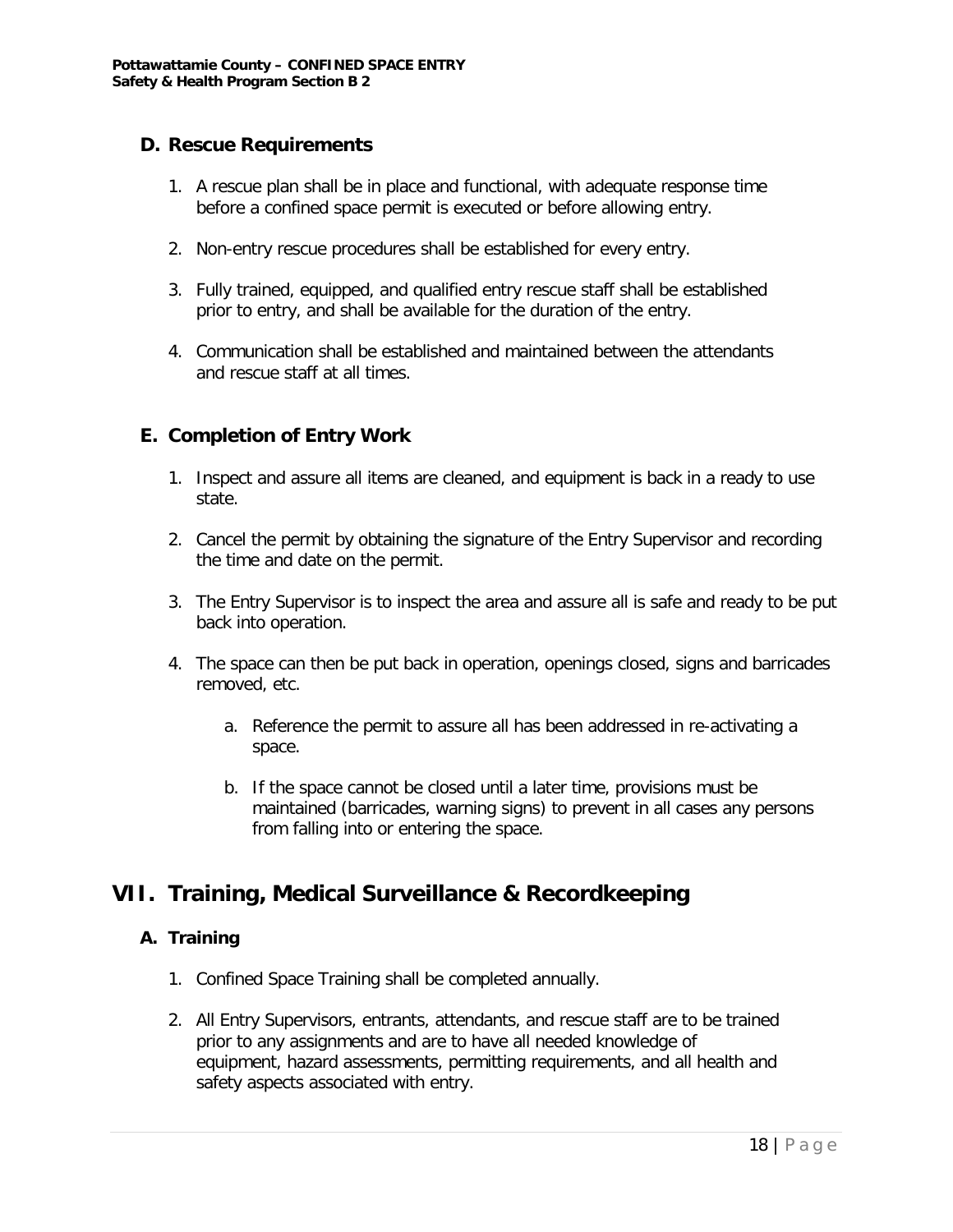- 3. Training is to be repeated:
	- a. Whenever a near miss (a near miss is an unplanned event that did not result in injury, illness, or damage – but had the potential to do so) or incident occurs.
	- b. As needed, after results of annual program audits are performed.

#### **B. Medical Surveillance**

Entry Supervisors, entrants, attendants, and rescue staff are required to be medically qualified for confined space entry work which includes that they be fit testing and medically qualified for wearing assigned respirators.

#### **C. Recordkeeping**

- 1. Training records shall be forwarded to Risk Management for inclusion in the employees training file.
- 2. All incident investigations involving near misses or incidents are to be documented by the department and forwarded to Risk Management for review.
- 3. All staff training including that of the Entry Supervisors, Entrants, Attendants, and Rescue staff shall be documented by the department and forwarded to Risk Management for the training file.
- 4. All classes, pre-entry worker briefings, tool box briefings, Audit result briefings and incident investigation briefings involving near misses or incidents are to be documented qualifications.
- 5. Confined Space Entry Permits plus Hot Work Permits (if issued).
- 6. Monitoring equipment calibration logs.
- 7. Lock-out/Tag-out records (if used).
- 8. Medical clearance documentation shall be maintained in the employee medical file.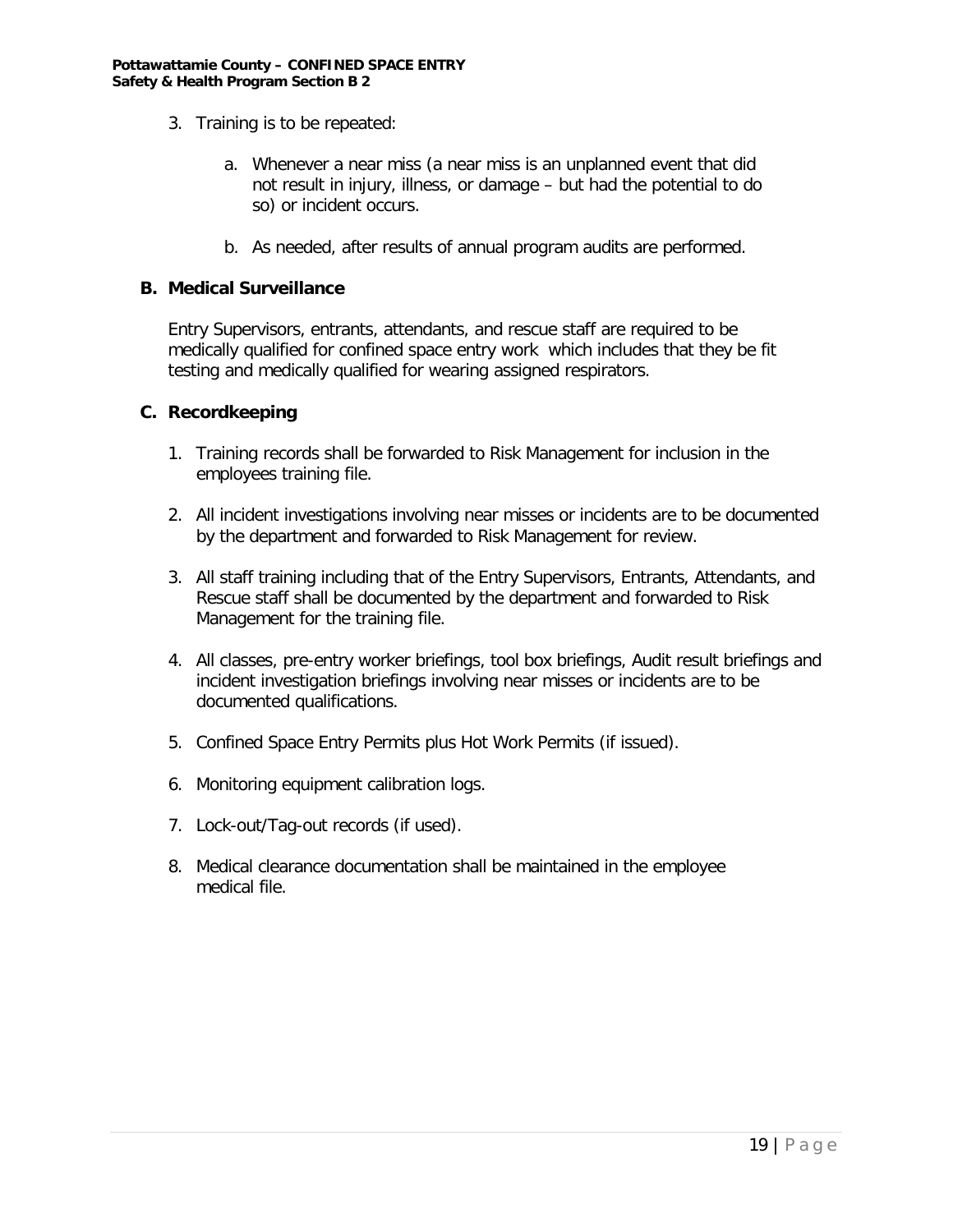# **MODEL FORMS**

Model forms for this program are located on the following pages. Departments may modify or develop their own forms based on the specific needs of their department.

> Modified forms are subject to review and approval of Risk Management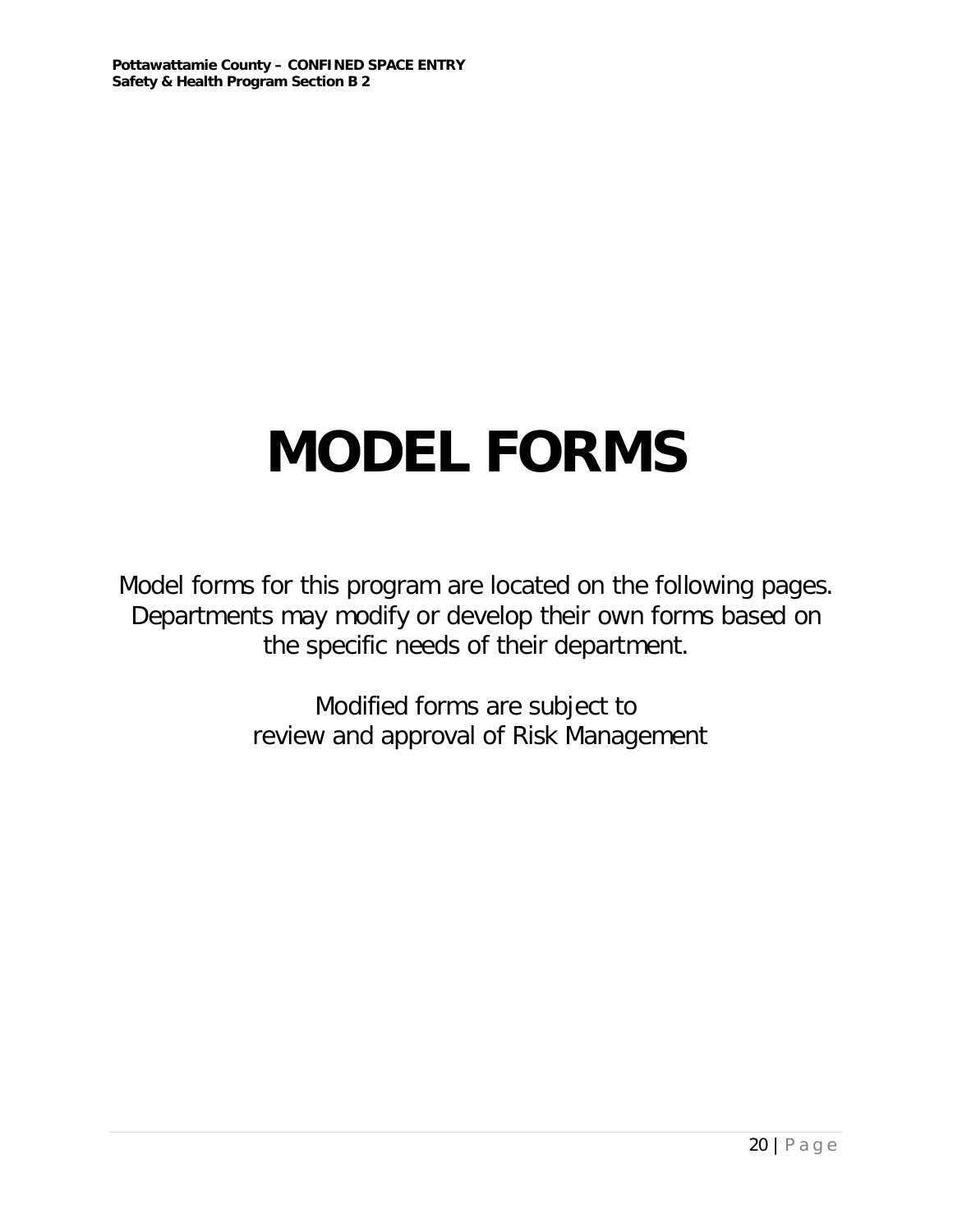## **Appendix A: Confined Space Entry Control Worksheet**

This form is used to evaluate hazards and needed controls for developing a permit or Job Hazard Analysis specific to a confined space; check all that apply; specify details on back for developing specific permit for Entry

Location:

Confined space and work to be done:

# **Site Contact Information and Management:**

### **Issues and Controls needing to be addressed for entry:**

- □ Hazards of Work to Be Done Known With Controls Set
- □ Fall Hazards/ Fall Protection
- $\Box$  Entry/Egress
- $\Box$  Isolation (blanking, bleeding, etc.) and Lock-out
- $\Box$  Supervisor, Rescue, Entry, Standby Trained Persons Established
- $\Box$  Pre-entry Clean and Purge
- $\Box$  Barricading/ Posting
- □ Harnesses; Retraction Gear
- $\Box$  Stand-by Person in Communication
- $\Box$  Calibrated Pre-entry Monitoring Gear (Oxygen, LFL, Toxics); Trained in Use
- $\Box$  Calibrated Entry Monitoring Gear (Oxygen, LFL, Toxics) ; Trained in Use
- $\Box$  Heat Stress
- $\Box$  Ventilation to all areas
- $\Box$  Spark Proof Tools/ Explosion Proof **Electricals**
- $\Box$  Communication Gear
- $\Box$  Ladder/scaffolding
- $\Box$  Properly Equipped and Trained Rescue Staff Immediately Available
- □ GFCI's/ Ground Assurance in Use on **Electricals**
- $\Box$  Respiratory Equipment
	- □ Air Supplied
	- $\Box$  Escape Capability
	- $\Box$  Air Purifying
- $\Box$  Skin Protection
- $\Box$  Eye Protection
- $\Box$  Hearing Protection
- $\Box$  Lighting
- □ Foot Protection
- $\Box$  Other Personal Protective Equipment Gear
- □ Other Controls:
- D Other Controls: **We are also controlled as a set of the set of the set of the set of the set of the set of the set of the set of the set of the set of the set of the set of the set of the set of the set of the set of the**
- Other Controls: \_\_\_\_\_\_\_\_\_\_\_\_\_\_\_\_\_\_\_
- Other Controls: \_\_\_\_\_\_\_\_\_\_\_\_\_\_\_\_\_\_\_

## □ Other Controls: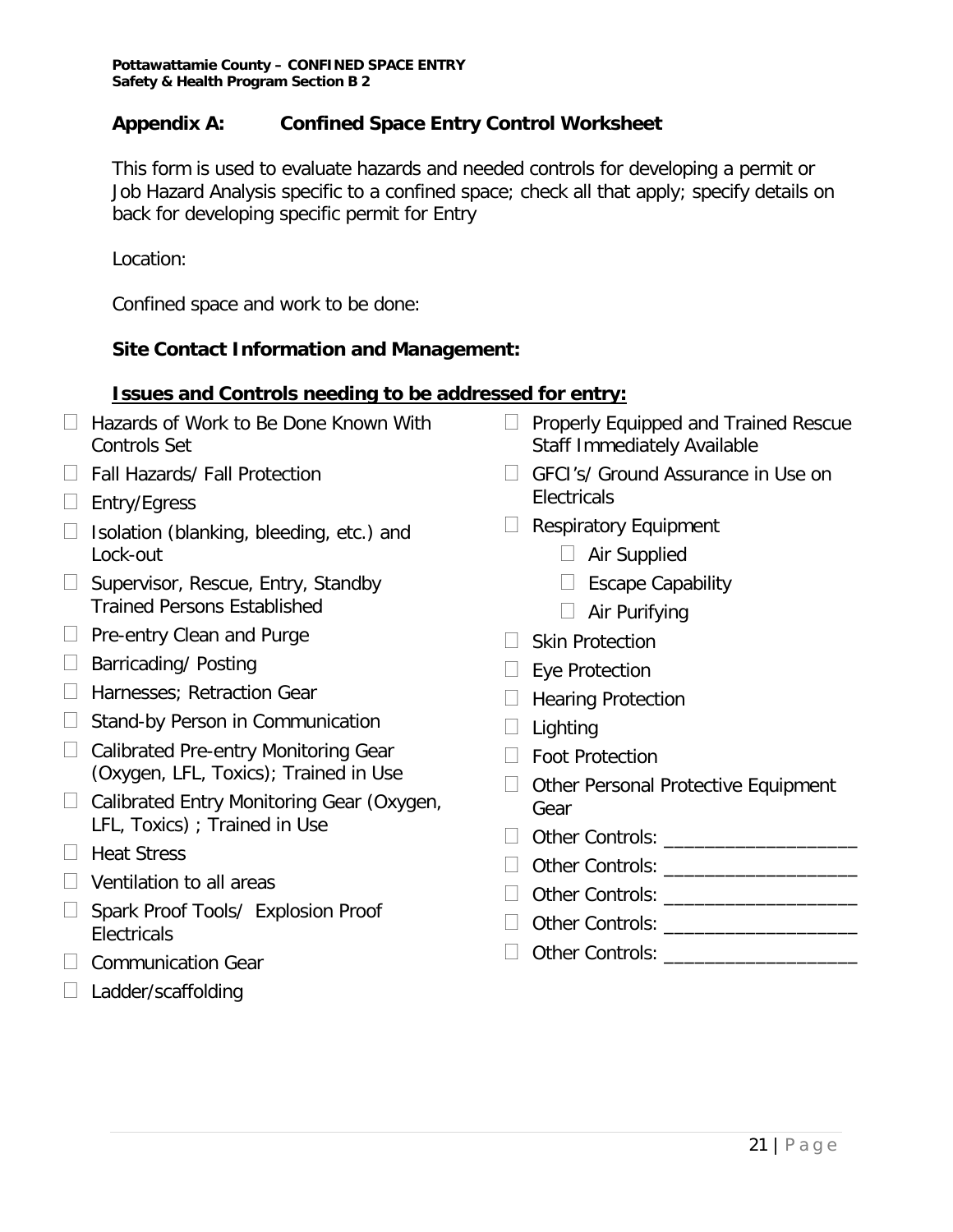# **Appendix A: Confined Space Entry Control Worksheet (continued)**

| <b>Control</b>                                                                                                                                                                                                                                                                                                                                                                                                                                | <b>Comment on gear, training, other Notes:</b> |
|-----------------------------------------------------------------------------------------------------------------------------------------------------------------------------------------------------------------------------------------------------------------------------------------------------------------------------------------------------------------------------------------------------------------------------------------------|------------------------------------------------|
| Hazards of Work to Be Done Known With Controls                                                                                                                                                                                                                                                                                                                                                                                                |                                                |
| Set                                                                                                                                                                                                                                                                                                                                                                                                                                           |                                                |
| Fall Hazards/ Fall Protection                                                                                                                                                                                                                                                                                                                                                                                                                 |                                                |
| Entry/Egress Isolation (blanking, bleeding, etc.)                                                                                                                                                                                                                                                                                                                                                                                             |                                                |
| Isolation and Lock-out Pre-entry Clean and Purge                                                                                                                                                                                                                                                                                                                                                                                              |                                                |
| Supervisor, Rescue, Entry, Standby Trained                                                                                                                                                                                                                                                                                                                                                                                                    |                                                |
| <b>Persons Established</b>                                                                                                                                                                                                                                                                                                                                                                                                                    |                                                |
| Pre-entry Clean and Purge                                                                                                                                                                                                                                                                                                                                                                                                                     |                                                |
| Barricading/ Posting                                                                                                                                                                                                                                                                                                                                                                                                                          |                                                |
| Harnesses; Retraction Gear                                                                                                                                                                                                                                                                                                                                                                                                                    |                                                |
| Stand-by Person in Communication                                                                                                                                                                                                                                                                                                                                                                                                              |                                                |
| Calibrated Pre-entry Monitoring Gear (Oxygen, LFL,                                                                                                                                                                                                                                                                                                                                                                                            |                                                |
| Toxics); Trained in Use                                                                                                                                                                                                                                                                                                                                                                                                                       |                                                |
|                                                                                                                                                                                                                                                                                                                                                                                                                                               |                                                |
|                                                                                                                                                                                                                                                                                                                                                                                                                                               |                                                |
|                                                                                                                                                                                                                                                                                                                                                                                                                                               |                                                |
| Ventilation to all areas                                                                                                                                                                                                                                                                                                                                                                                                                      |                                                |
| Spark Proof Tools/ Explosion Proof Electricals                                                                                                                                                                                                                                                                                                                                                                                                |                                                |
| <b>Communication Gear</b>                                                                                                                                                                                                                                                                                                                                                                                                                     |                                                |
| Properly Equipped and Trained Rescue Staff                                                                                                                                                                                                                                                                                                                                                                                                    |                                                |
|                                                                                                                                                                                                                                                                                                                                                                                                                                               |                                                |
|                                                                                                                                                                                                                                                                                                                                                                                                                                               |                                                |
| <b>Respiratory Equipment</b>                                                                                                                                                                                                                                                                                                                                                                                                                  |                                                |
| ✓                                                                                                                                                                                                                                                                                                                                                                                                                                             |                                                |
|                                                                                                                                                                                                                                                                                                                                                                                                                                               |                                                |
|                                                                                                                                                                                                                                                                                                                                                                                                                                               |                                                |
|                                                                                                                                                                                                                                                                                                                                                                                                                                               |                                                |
|                                                                                                                                                                                                                                                                                                                                                                                                                                               |                                                |
|                                                                                                                                                                                                                                                                                                                                                                                                                                               |                                                |
|                                                                                                                                                                                                                                                                                                                                                                                                                                               |                                                |
|                                                                                                                                                                                                                                                                                                                                                                                                                                               |                                                |
|                                                                                                                                                                                                                                                                                                                                                                                                                                               |                                                |
|                                                                                                                                                                                                                                                                                                                                                                                                                                               |                                                |
|                                                                                                                                                                                                                                                                                                                                                                                                                                               |                                                |
|                                                                                                                                                                                                                                                                                                                                                                                                                                               |                                                |
|                                                                                                                                                                                                                                                                                                                                                                                                                                               |                                                |
| Calibrated Entry Monitoring Gear (Oxygen, LFL,<br>Toxics); Trained in Use<br><b>Heat Stress</b><br><b>Immediately Available</b><br>GFCI's/ Ground Assurance in Use on Electricals<br>Air Supplied<br><b>Escape Capability</b><br>Air Purifying<br>✓<br>Personal Protective Equipment Gear:<br><b>Skin Protection</b><br>- Eye Protection<br>- Hearing Protection<br>- Lighting<br>- Foot Protection<br>Ladder/scaffolding<br>Other (Specify): |                                                |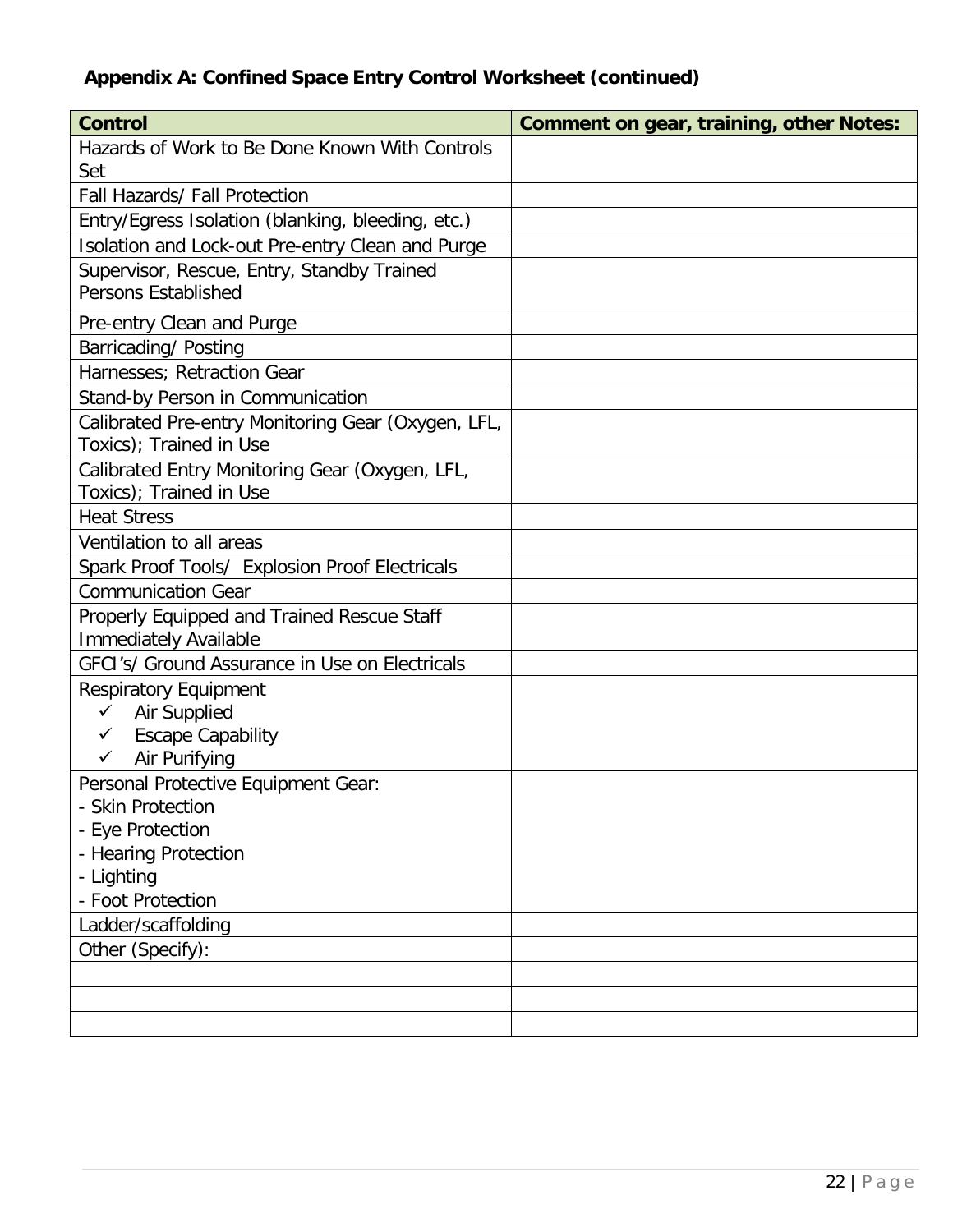**Appendix B: Confined Space Permit** 

# **DATE**:\_\_\_\_\_\_\_\_\_\_\_ **SITE LOCATION and DESCRIPTION**: \_\_\_\_\_\_\_\_\_\_\_\_\_\_\_\_\_\_\_\_\_\_\_\_

**Time Issued/ Expires:** \_\_\_\_\_\_\_\_\_\_\_\_\_\_\_ (PERMIT VALID FOR 8 HOURS ONLY). ALL COPIES OF PERMIT WILL REMAIN AT JOB SITE UNTIL JOB IS COMPLETED

#### PURPOSE OF ENTRY:

## **HAZARDS THAT WORK IN SPACE CAN CREATE:** \_\_\_\_\_\_\_\_\_\_\_\_\_\_\_\_\_\_\_\_\_\_\_\_\_\_\_\_\_\_\_\_\_\_\_

# **SUPERVISOR(S)** in charge of crews \_\_\_\_\_\_\_\_\_\_\_\_\_\_\_\_\_\_\_\_\_\_\_\_\_\_\_\_\_\_\_\_\_\_\_\_\_\_\_\_\_\_\_\_\_\_

Type of Crew\_\_\_\_\_\_\_\_\_\_\_\_\_\_\_\_\_\_\_\_\_\_\_\_\_\_\_\_\_\_\_\_\_\_\_\_\_\_\_\_\_\_\_\_\_\_\_\_\_\_\_\_\_\_\_\_\_\_\_\_\_\_\_\_\_\_\_\_ Phone # \_\_\_\_\_\_\_\_\_\_\_\_\_\_\_\_\_\_\_\_\_\_\_\_\_\_\_\_\_\_\_\_\_\_\_\_\_\_\_\_\_\_\_\_\_\_\_\_\_\_\_\_\_\_\_\_\_\_\_\_\_\_\_\_\_\_\_\_

#### **REQUIREMENTS TO BE COMPLETED, REVIEWED, AND VERIFIED PRIOR TO ENTRY**

| <b>REQUIREMENTS</b>             | <b>DATE</b> | <b>TIME</b> | <b>BY</b> |
|---------------------------------|-------------|-------------|-----------|
| <b>COMPLETED</b>                |             |             |           |
|                                 |             |             |           |
| Lock Out/De-energize/Tag-       |             |             |           |
| out                             |             |             |           |
| Line(s) Broken-Capped-          |             |             |           |
| <b>Blanked</b>                  |             |             |           |
| Purge-Flush and Vent            |             |             |           |
| Ventilation                     |             |             |           |
| Secure Area (Post and Flag)     |             |             |           |
| <b>Breathing Apparatus</b>      |             |             |           |
| Resuscitator - Inhalator        |             |             |           |
| <b>Standby Safety Personnel</b> |             |             |           |
| <b>Standby Safety Trained</b>   |             |             |           |
| <b>Rescue Safety Personnel</b>  |             |             |           |
| <b>Rescue Safety Trained</b>    |             |             |           |
| All Involved Current on         |             |             |           |
| Training                        |             |             |           |
| <b>Rescue Process Effective</b> |             |             |           |
| Full Body Harness w/"D" ring    |             |             |           |
| Hoisting & Emergency Escape     |             |             |           |
| Retrieval Equipment             |             |             |           |
| <b>Fire Extinguishers</b>       |             |             |           |
| Lighting (Explosive Proof)      |             |             |           |
| Protective Clothing             |             |             |           |
| Respirator(s) Specified         |             |             |           |
| Hot Work/ Burning and           |             |             |           |
| <b>Welding Permit</b>           |             |             |           |

Note: Items that do not apply enter N/A in the blank.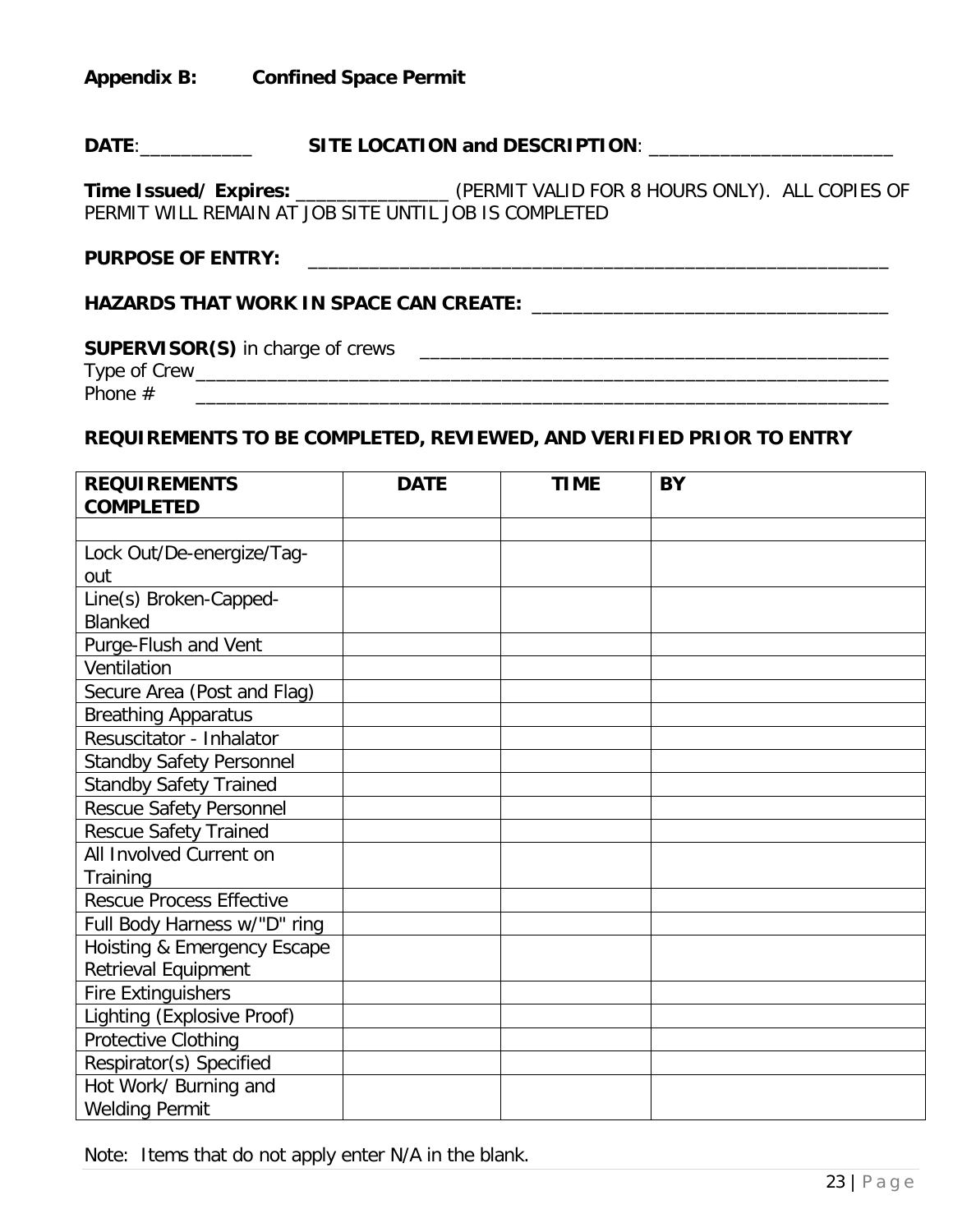| RESCUE PROCEDURES (PHONE NUMBERS AT BOTTOM): |  |  |
|----------------------------------------------|--|--|
|                                              |  |  |
|                                              |  |  |
|                                              |  |  |
|                                              |  |  |

Phone Numbers: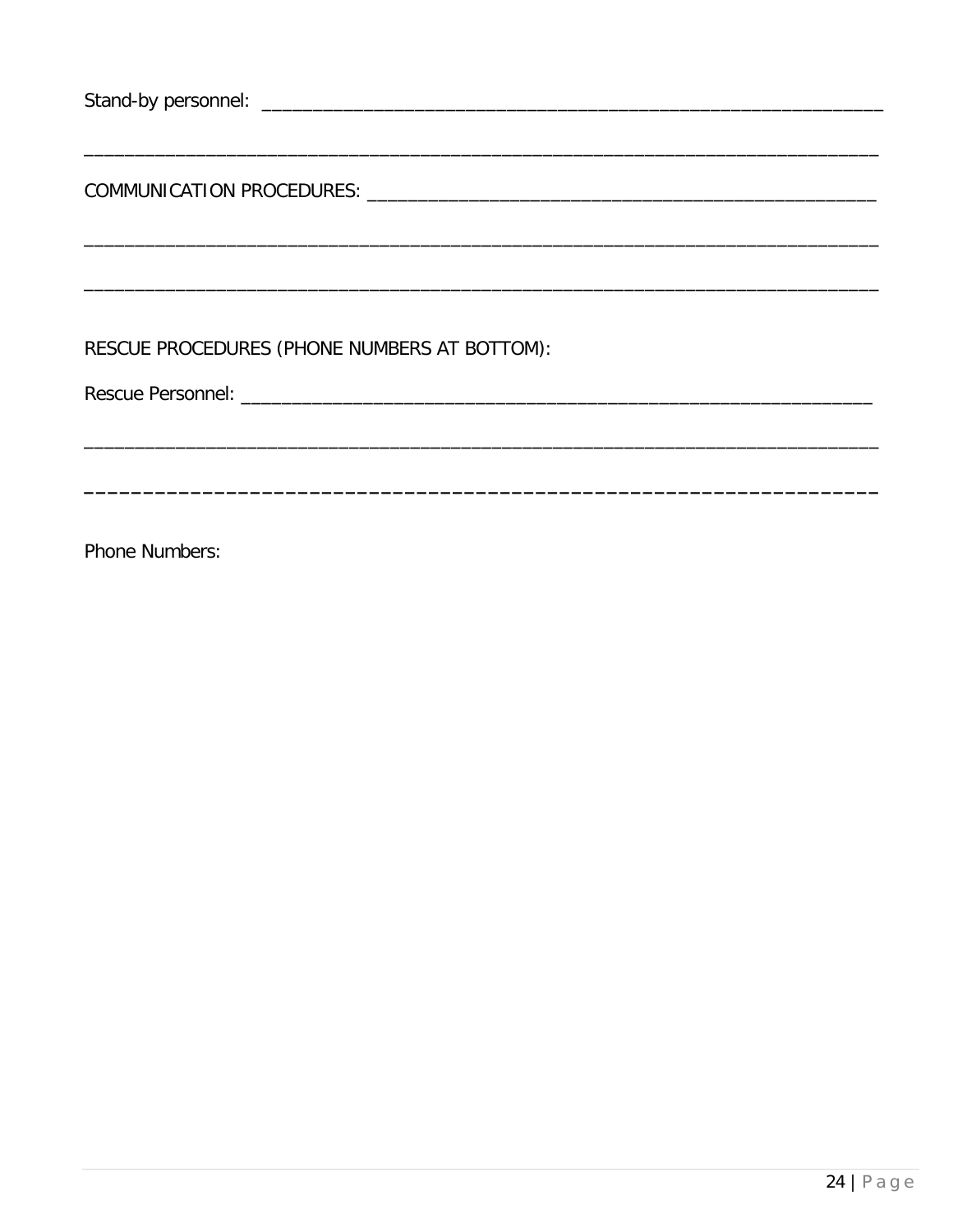## **Appendix C: Atmospheric Checks**

| <b>Atmospheric</b><br><b>Tests (all areas</b><br>& levels) | <b>Oxygen</b><br>$%$ * | <b>Explosive % Lower</b><br><b>Flammable Limit</b><br>(LFL) < 10%<br><b>Required</b> | Toxic ppm/<br>$mg/m3$ (less<br>than OSHA &<br><b>ACGIH</b><br>Req'd.) | <b>Time</b> | <b>Tester's signature</b><br>(validating<br>calibration, test<br>results, and<br>ventilation) |
|------------------------------------------------------------|------------------------|--------------------------------------------------------------------------------------|-----------------------------------------------------------------------|-------------|-----------------------------------------------------------------------------------------------|
| <b>Initial Checks</b>                                      |                        |                                                                                      |                                                                       |             |                                                                                               |
| After Isolation                                            |                        |                                                                                      |                                                                       |             |                                                                                               |
| <b>And Ventilation</b>                                     |                        |                                                                                      |                                                                       |             |                                                                                               |
| Continuous                                                 |                        |                                                                                      |                                                                       |             |                                                                                               |
| Atmospheric                                                |                        |                                                                                      |                                                                       |             |                                                                                               |
| <b>Test</b>                                                |                        |                                                                                      |                                                                       |             |                                                                                               |
| Continuous                                                 |                        |                                                                                      |                                                                       |             |                                                                                               |
| Atmospheric                                                |                        |                                                                                      |                                                                       |             |                                                                                               |
| <b>Test</b>                                                |                        |                                                                                      |                                                                       |             |                                                                                               |
| Continuous                                                 |                        |                                                                                      |                                                                       |             |                                                                                               |
| Atmospheric<br><b>Test</b>                                 |                        |                                                                                      |                                                                       |             |                                                                                               |
| Continuous                                                 |                        |                                                                                      |                                                                       |             |                                                                                               |
| Atmospheric                                                |                        |                                                                                      |                                                                       |             |                                                                                               |
| <b>Test</b>                                                |                        |                                                                                      |                                                                       |             |                                                                                               |
| Continuous                                                 |                        |                                                                                      |                                                                       |             |                                                                                               |
| Atmospheric                                                |                        |                                                                                      |                                                                       |             |                                                                                               |
| <b>Test</b>                                                |                        |                                                                                      |                                                                       |             |                                                                                               |
| Continuous                                                 |                        |                                                                                      |                                                                       |             |                                                                                               |
| Atmospheric                                                |                        |                                                                                      |                                                                       |             |                                                                                               |
| <b>Test</b>                                                |                        |                                                                                      |                                                                       |             |                                                                                               |
| Continuous                                                 |                        |                                                                                      |                                                                       |             |                                                                                               |
| Atmospheric                                                |                        |                                                                                      |                                                                       |             |                                                                                               |
| <b>Test</b>                                                |                        |                                                                                      |                                                                       |             |                                                                                               |
| Continuous                                                 |                        |                                                                                      |                                                                       |             |                                                                                               |
| Atmospheric                                                |                        |                                                                                      |                                                                       |             |                                                                                               |
| <b>Test</b>                                                |                        |                                                                                      |                                                                       |             |                                                                                               |
| Continuous                                                 |                        |                                                                                      |                                                                       |             |                                                                                               |
| Atmospheric                                                |                        |                                                                                      |                                                                       |             |                                                                                               |
| <b>Test</b>                                                |                        |                                                                                      |                                                                       |             |                                                                                               |

\*- Ambient air at sea level has about 20.9% oxygen. Greater than (>)19.5% is required for entry but **NOTE**; if there is less than 20.9% oxygen, there is another gas or vapor present that needs to be identified and quantified

Testing Equipment Used: Calibration Date and Time: By:

We have reviewed the work under this permit and the information contained herein. Written instructions and safety procedures have been received and are understood.